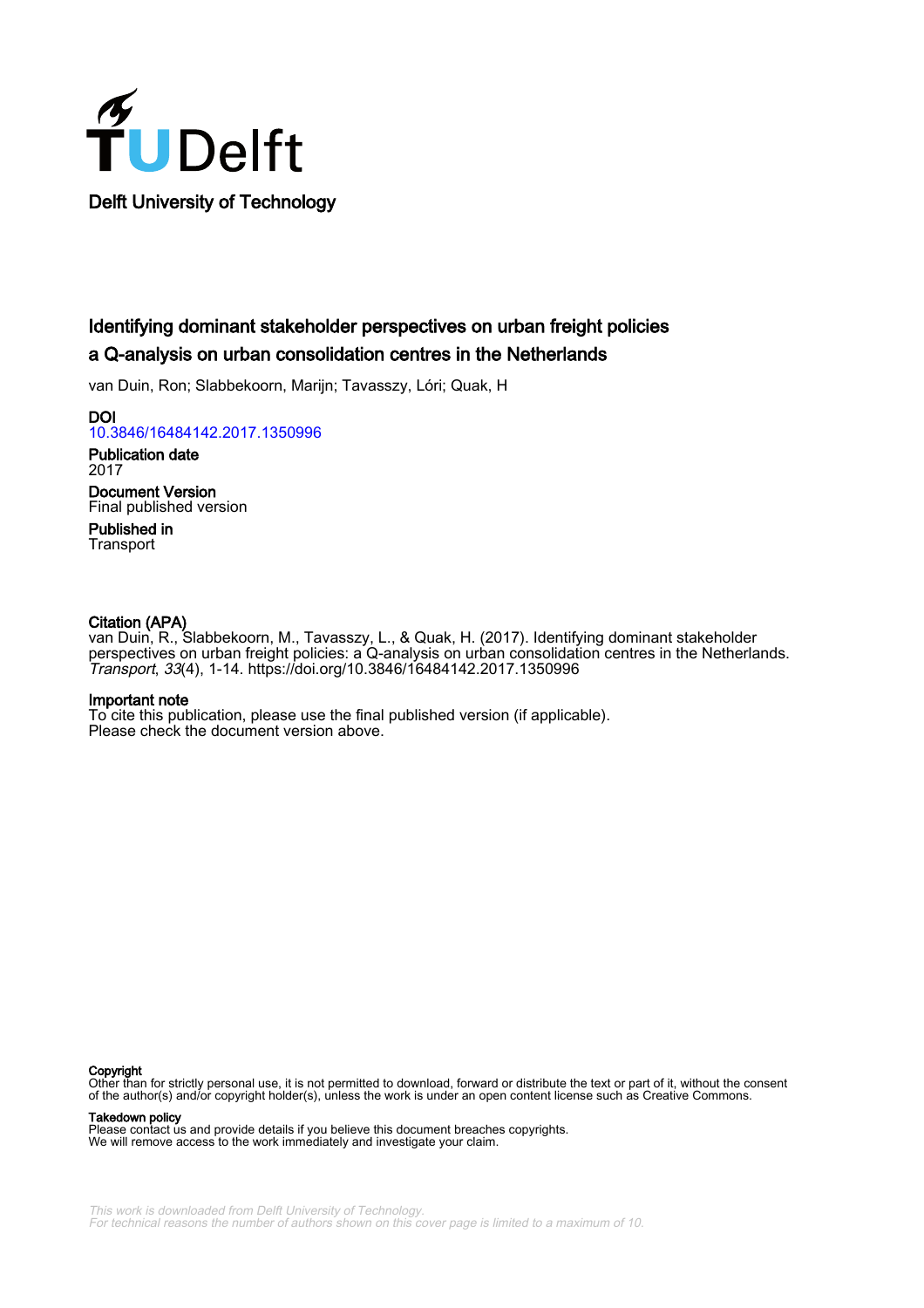

# **IDENTIFYING DOMINANT STAKEHOLDER PERSPECTIVES ON URBAN FREIGHT POLICIES: A Q-ANALYSIS ON URBAN CONSOLIDATION CENTRES IN THE NETHERLANDS**

Ron Van DUIN<sup>1,2\*</sup>, Marijn SLABBEKOORN<sup>3</sup>, Lori TAVASSZY<sup>4</sup>, Hans QUAK<sup>5</sup>

*1, 4Faculty of Technology, Policy and Management, Delft University of Technology, Netherlands 2Research Centre for Sustainable Port Cities, Rotterdam University of Applied Sciences, Netherlands 3DHL Express, Schiphol, Netherlands 5TNO, Delft, Netherlands*

Received 13 June 2016; revised 19 October 2016, 23 January 2017; accepted 25 January 2017; published online 4 September 2017

**Abstract.** Cities' sustainability strategies seem to aim at the reduction of the negative impacts of urban freight transport. In the past decades, many public and private initiatives have struggled to gain broad stakeholder support and thus remain viable. Researchers and practitioners have only recently recognised stakeholder acceptance of urban freight solutions as a challenge. A first step in achieving convergence is to understand stakeholder needs, preferences and viewpoints. This paper proposes and applies an approach to identify the main stakeholder perspectives in the domain of urban freight transport. We use Q-methodology, which originates from social sciences and psychology, to record subjective positions and identify the dominant ones. We explain the approach, operationalise the method for the domain of urban freight transport and apply it to stakeholder groups in the Netherlands. We find four dominant perspectives, reflecting how stakeholders normally take positions in the urban freight dialogue. Important findings concern disparities between industry associations and some of their membership, divergent views about the expected role of public administration, and the observation that the behaviour of shippers and Logistics Service Providers (LSP) appears to be inconsistent with their beliefs. All these factors together can act as a barrier to the implementation of urban freight consolidation concepts. The Q-methodology is valuable for eliciting perspectives in urban freight and is a promising tool to facilitate stakeholder dialogue and, eventually, convergence.

**Keywords:** urban freight transport, city logistics, stakeholders, perspectives, Q-methodology, urban consolidation centres.

# **Introduction**

Because of trends such as urbanisation and individualisation, transport in most cities is expected to increase greatly. Cities' sustainability strategies are in large part directed at maintaining the positive effects and reducing the negative effects of urban freight transport (see e.g. Russo, Comi 2012). Efficiency in freight distribution plays a major role in the competitiveness of both freight carriers and in fact entire urban areas, in terms of income and employment. At the same time, increased efficiency at company level can translate into more emissions in the city, and even increase the demand for transport. For decades already, researchers and practitioners in the urban freight domain have been experimenting with various initiatives that aim to reduce costs and environmental pressure, for example with Urban Consolidation Centres (UCCs). Unfortunately, these initiatives have difficulties in becoming financially viable, and stakeholders are hesitant to participate (Allen *et al.*  2007). The reasons for this include not only the poor payback for carriers and shippers (Browne *et al.* 2005; Van Duin *et al.* 2010) under conditions of unrestricted city access, but also public decision makers' general lack of understanding of the supply chain perspective (Dablanc 2007). Clearly, stakeholders' different perspectives on how to deal with more sustainable urban freight activities are a barrier to generating serious stakeholder participation (Van Duin 2012). Questions concerning these perspectives include the following: Who are the main stakeholders in the urban freight system? What

\*Corresponding author. E-mail: *j.h.r.vanduin@tudelft.nl*

Copyright © 2017 The Author(s). Published by VGTU Press

This is an Open Access article distributed under the terms of the Creative Commons Attribution License (http://creativecommons.org/licenses/by/4.0/), which permits unrestricted use, distribution, and reproduction in any medium, provided the original author and source are credited.

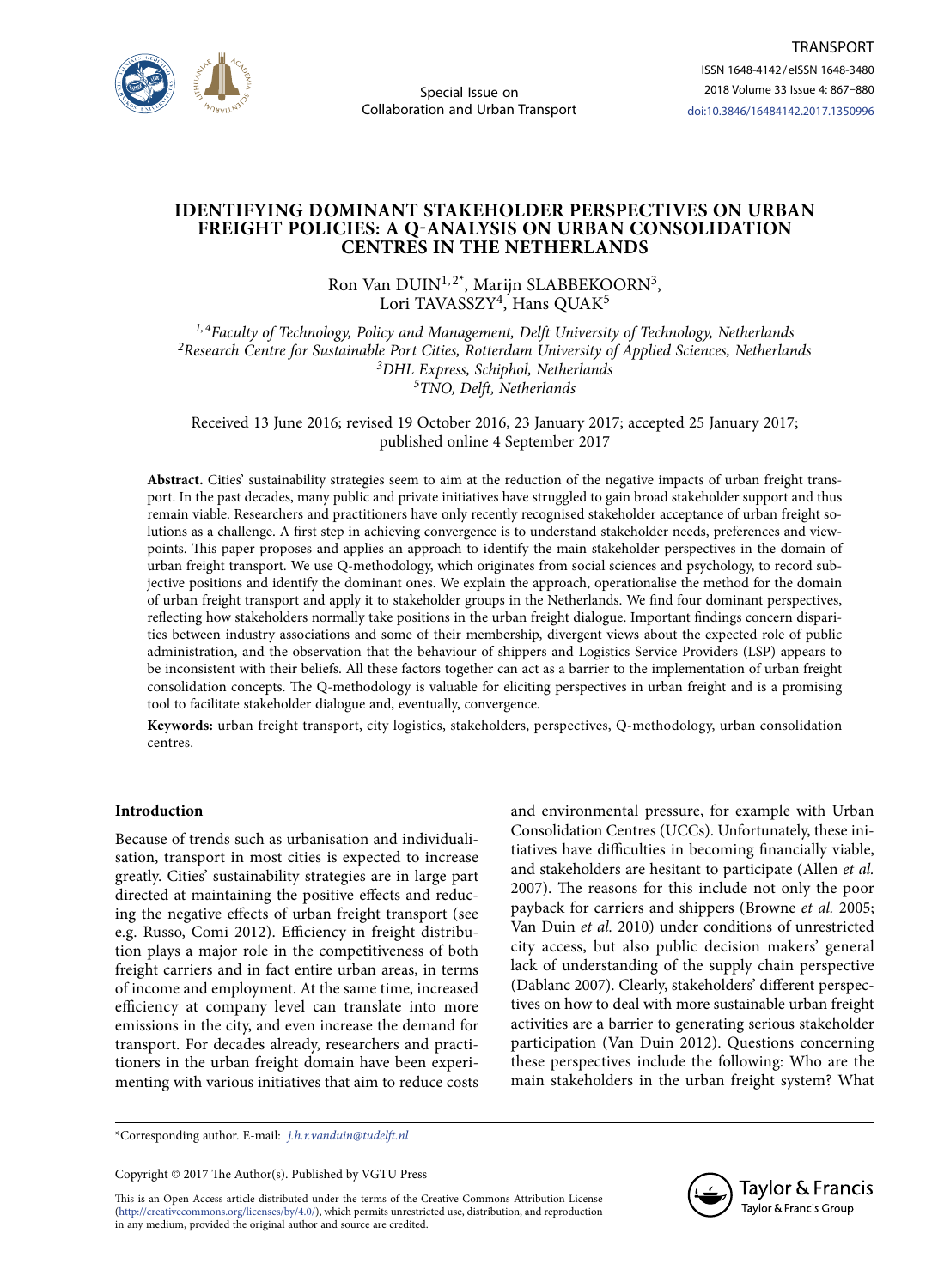individual perspectives exist on urban freight policies? Can we aggregate individual perspectives into a limited set of dominant perspectives in a way that makes it feasible to consider these perspectives when measures are being designed?

In this paper, we introduce a method to formally identify the dominant stakeholder perspectives in Dutch cities and answer the above questions. The method we propose is Q-methodology, which is used frequently in social sciences and psychology. Section 1 introduces Q-methodology and explains how it can be used to elicit perspectives on urban freight policies. Section 2 describes the approach to data acquisition and analysis for the case of urban freight consolidation policies in the Netherlands. Section 3 presents the dominant perspectives identified. Last section draws conclusions and provides recommendations for further research.

### **1. Identifying stakeholder perspectives**

There is general agreement on need to recognise and adequately understand the concerns of different stakeholders in order to successfully implement city logistics policies. Stathopoulos *et al.* (2012) applied a stated preference analysis for different freight policies among various stakeholders, showing significant disparities. Ballantyne *et al.* (2013) conducted 74 semi-structured interviews amongst city logistics actors over a five-year period and presented an approach to systematically describe the interests of all relevant actors and stakeholders. A similar approach can be found in Van Duin (2012), who developed a framework for the methodological integration of stakeholder perceptions and attitudes in logistics concept design. He proposed to measure differences between actor perceptions using metrics (Bots *et al.* 2000) derived from sociometric analysis, like sociograms (Scott 2012), sociographs (Lindenberg, Stokman 1983) and resource dependency (Ostrom 1990). Österle *et al.*  (2015) established an extended urban freight stakeholder consultation process to elicit stakeholders' views, to investigate perceived problems and to find a consensus on how to improve the urban freight system. The process ensured that city stakeholders accepted and committed to the city logistics strategies formulated during the consultation process, namely: changes to the Limited Traffic Zone regulation, the use of an UCC and hybrid electric truck adoption. Bjerkan *et al.* (2014) measured the perceptions of stakeholders towards mobile depots and night/evening deliveries, using an action learning approach to reach common ground for measure implementation. Macharis *et al.* (2012, 2014) applied multicriteria scoring analyses with actor-dependent weights. The multi-actor multi-criteria analysis helps to achieve an understanding of the problem along with a definition of the various alternatives, the different stakeholders and their objectives. A new multi-actor approach that explicitly recognises actor-specific viewpoints is the Participatory Simulation Game (PSG). A PSG is an effective alternative for collecting information about stakeholders' interlaced behaviour, using an agent-based model (Anand *et al.* 2016). The social-technical system specifications (De Bruijn, Herder 2009) of value networks can be evaluated with real-time information and real-time participation assuming predefined governance structures. By bridging an agent-based simulation model with human players, one can create an environment in which players take decisions based on underlying rules that are consistent and comprehensible. The gaming experiments support advanced governance-process designs with a higher expected level of acceptance by all stakeholders. A recent example of a PSG-based study is described in Gatta and Marcucci (2014).

Q-methodology is an approach that can help us to understand actor perspectives. In social sciences and psychology, Q-methodology is a proven method to explore diversity in perspectives. In the urban freight literature however, there are no applications of the Q-methodology. Q-methodology uses factor analysis and clustering to systematically elicit individual and shared perspectives (Stephenson 1953; McKeown, Thomas 2013; Brown 1993). The reason why this method is so applicable for this problem is the absence of the need for hypotheses on the shared perspectives (Donner 2001). This fits well with the aim of searching for unknown opportunities or barriers related to logistics chains. Several applications of Q-methodology can be found in the literature, for example in Van Exel, De Graaf (2005), Ellis *et al.* (2007), Akhtar-Danesh *et al.*  (2008), Kroesen, Bröer (2009), Cuppen *et al.* (2010), Giannoulis *et al.* (2010), Tielen *et al.* (2011), Van Hooft *et al.* (2015), Sleenhoff, Osseweijer (2016), all related to research issues where a variety of stakeholder perceptions exist.

Technically, Q-methodology is an application of factor analysis. Whereas normal factor analysis (also referred to as R-methodology) searches for correlations between variables across a sample of subjects, Q-methodology looks for correlations between subjects across a sample of variables. Therefore, Q-methodology provides a foundation for the systematic study of subjectivity, a person's viewpoint, opinion, beliefs, attitude, and the like (Brown 1993). In a Q-study, groups of respondents are confronted with a group of statements and asked to rank these by the degree to which they agree with these propositions. The statements are derived from a substantive framework using scientific literature, structured interviews and other sources. The Q-study produces clusters of respondents that produce a similar ranking of statements, giving an indication of which factors are or are not found important and allowing the underlying reasons for the perspective to be derived. Provided the sample of interviews is representative of the population, the Q-study may also provide a lead to the population's expected behaviours and attitudes (Van Exel, De Graaf 2005).

Watts and Stenner (2012) critique the Q-methodology. They argue that the input of subjective data to produce objective structures reduces validity. Also, the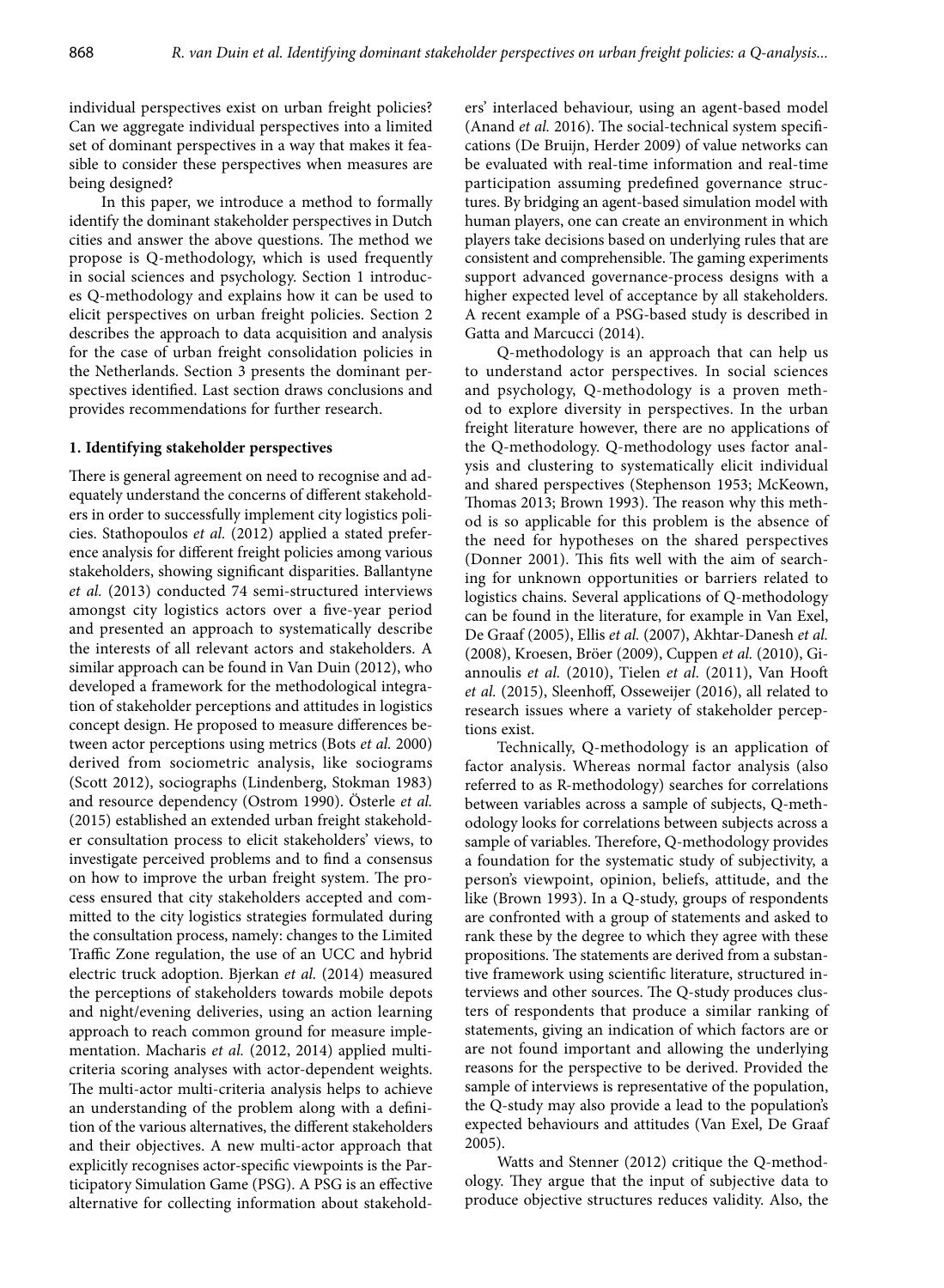presence of objective structures demands a great deal of the interpreting researcher. Brown *et al.* (1999) suggest that the researcher's interpretations can be verified by returning them to participants for follow-up interviews. However, researchers should return the perspectives only to those participants with a significant factor loading in the factor array. To further enhance accuracy and efficacy, some Q-researchers conduct interviews during the Q-sort process, asking participants to comment on their choices. All these additional research activities were carried out during the application of our Q-study. In the field of city logistics, the main contribution of the Q-methodology is to understand and clarify the stakeholders' subjectivity by identifying their main perceptions of UCCs. Q-methodology research can be easily and quickly executed (within six months).

In operational terms, a Q-study comprises the following stages (Brown 1980, 1993):

- *Q-set*: The first stage builds a theoretical framework of the relevant domain discourse. Literature study and exploratory interviews are needed to feed the discourse framework with a collection of propositions or statements. These are mostly taken directly from statements in the literature or literally from the stakeholder's mouth. The raw material is reduced by deleting any double, redundant and irrelevant statements. When the statements are being selected, it is important to take two factors in consideration: coverage and balance (Watts, Stenner 2012). The Q-set needs to represent the opinions of the population in a comprehensive way, i.e. without important gaps. In addition, the Q-set may not be biased towards some specific viewpoints or opinions. Finally, the statements are edited, assigned a random number and printed on separate cards that are used for ranking.
- *P-set*: The next stage concerns the selection of the P-set, i.e. the respondents who will rank the statements. All parties who are expected to have an original view on the topic need to be included in order to record as many individual perspectives as possible.
- *Q-sort*: These parties are asked to complete the ranking that provides the input for the analysis. The Q-sort is introduced by a short problem description underlining the necessity for this research. After the ranking, additional questions are asked to reveal the motives behind the choices, to check whether the statements are complete and whether the list of respondents is complete.
- *Q-analysis*: This involves the analysis of shared and diverged perspectives, and searching for dominant factors. This automated procedure provides the key output of the Q-study: the dominant perspectives across the entire group of respondents.
- *Interpretation*: This stage aims to uncover the emergent meaning of the obtained factors, with a policy-oriented view on the diversity in perspec-

The next section describes the application of the Q-methodology in the case of urban freight consolidation policies.

#### **2. UCCs in the Netherlands**

UCCs, as a policy measure, have been applied in many cities around the world. A UCC is a logistics depot on the outskirts of the city, from which bundled deliveries are made into the city centre, preferably using lowemission vehicles. A UCC can theoretically reduce the costs of 'last-mile' distribution by 70% (Quak, De Ree 2009). It can also assist in achieving sustainability goals by decreasing the number of vehicles entering the city. Despite the theoretical advantages of UCCs, most initiatives were terminated within a few years (Quak 2008) because of limited usage, the cost of the additional transhipment, drop back of the initial governmental subsidies, wrong location choice, wrong type of vehicle and/ or bad organisation of the UCC (Browne *et al.* 2005; Marcucci, Danielis 2008; Van Duin *et al.* 2010; Wolpert, Reuter 2012; Olsson, Woxenius 2014). To understand the reason behind low volumes, it is important to understand this variability in perspectives towards UCCs among stakeholders in the urban freight domain.

## **2.1. The Q-set**

As the first step, all important statements were recorded and listed, leading to 85 statements. From the literature on urban freight consolidation (Browne *et al.* 2005; Marcucci, Danielis 2008; Van Duin *et al.* 2010; Wolpert, Reuter 2012; Olsson, Woxenius 2014), a wide range of statements could be identified relatively easy. Customer scenarios were used to identify how urban consolidation could contribute to each stakeholder's business model value propositions and the trade-off that stakeholders would have to make in their decision to participate or not. Subsequently, existing initiatives were explored to identify how these customer scenarios perform in reality. Exploratory interviews were held among stakeholders in the field in order to support the scientific literature with underlying ideas and perceptions of the sensitive issue of interfering in their activities. We approached stakeholders from the urban freight domain only, allowing sector-specific language to be used, gathered from the literature, and interviews with logistics experts (see list of interviews at end of paper). The concourse (dialogue) is reduced by merging these statements into statements that cover the whole aspect and by deleting overlapping or redundant statements. Furthermore, it is important to be aware that the final set, called the Q-set, should not exceed 60 statements in order to be manageable (Brown, 1980). This has the effect that only the most divergent statements remain in order to cover the whole discourse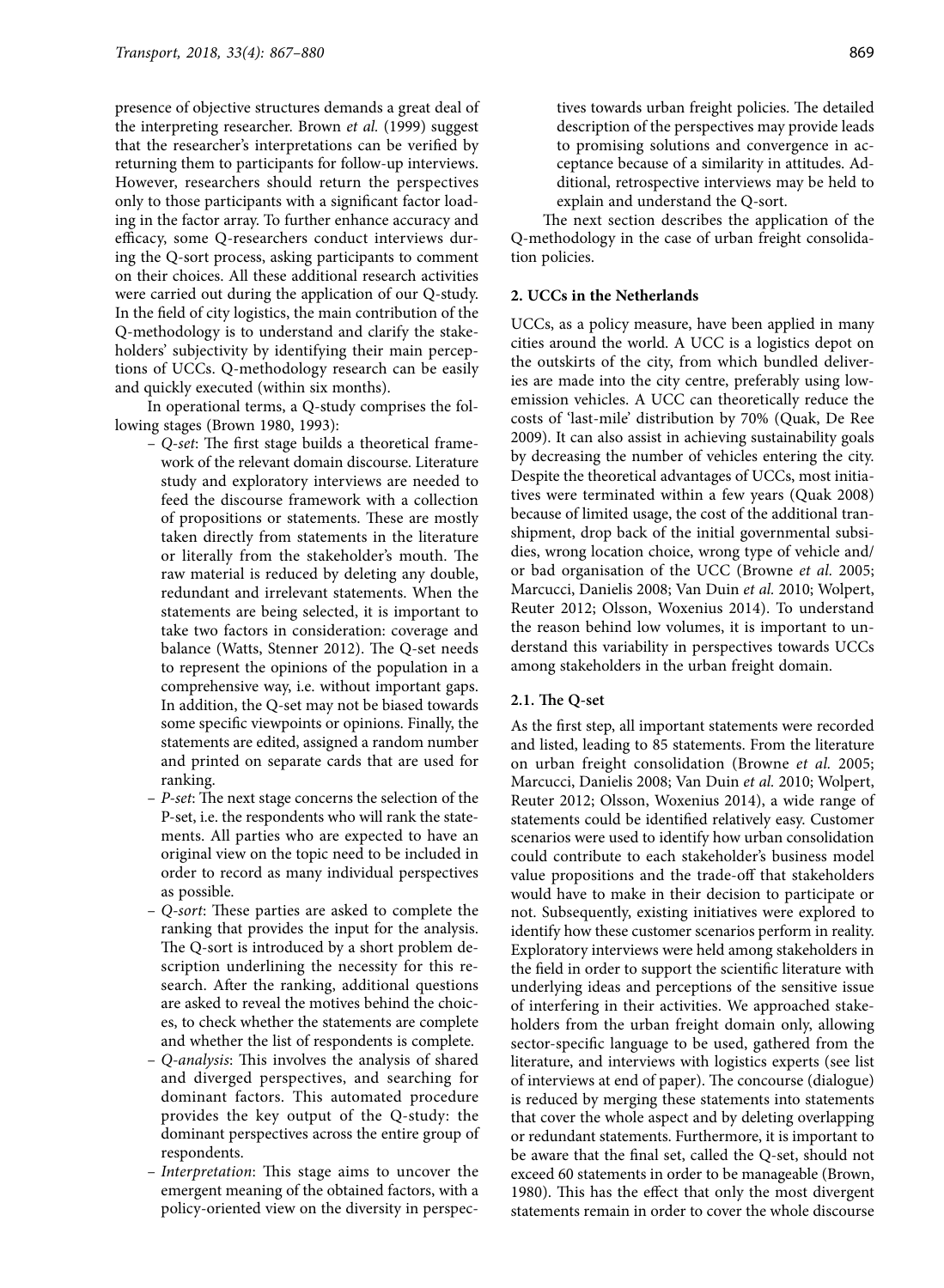on the topic. When the statements are being formed, it is important to ensure that they are understandable for the whole group of respondents, called the P-set. Still, it is very important to be sure that each statement extracts the right information. According to Brown (1980), this is more a process of cosmetics than plastic surgery, suggesting that it relies on the researcher's interpretation of what constitutes a proper statement. Mostly, statements are used that come straight from respondents' mouths in the exploratory interviews. When the set was reduced in our study, 57 statements remained. The ranking of the statements was piloted to check whether there were missing or redundant statements. The Q-set identified is shown in Table 1.

Table 1. Statements in the Q-set

| No | Statement                                                                                                                                                                                                                                                                      |
|----|--------------------------------------------------------------------------------------------------------------------------------------------------------------------------------------------------------------------------------------------------------------------------------|
| 1  | Active stakeholder participation in the development of sustainable solutions for city logistics is needed to maintain<br>stakeholders' position in the market                                                                                                                  |
| 2  | Only if an organisation has an independent position, and is not in competition with other operating transport<br>companies in a region, could his organisation be installed as a city distributor                                                                              |
| 3  | The use of a UCC can only be beneficial for transport companies with Longer and Heavier Vehicles (LHVs) operating in<br>long-distance transport                                                                                                                                |
| 4  | If competitors together hire a third-party service provider for city distribution, it is impossible for them to create/<br>maintain a service advantage, as all goods will be delivered in the same way at the same time                                                       |
| 5  | If the municipality provides financial support, then I would like to be first city logistics distributor for the city                                                                                                                                                          |
| 6  | If a carrier obtains cost reductions by using a UCC, the carrier will share this benefit with the other supply chain<br>partners                                                                                                                                               |
| 7  | If a suitable concession candidate is selected by a municipal procurement procedure to deliver all the goods to the inner<br>city, it will evidently be cheaper than in a market scenario, because of higher volumes                                                           |
| 8  | A UCC operating with zero-emission vehicles is an attractive solution                                                                                                                                                                                                          |
| 9  | If a freight carrier has a neutral position, if it has sufficient volume to deliver at low costs and if it is located well, it can<br>be beneficial for other carriers to deliver the goods to this carrier instead of delivering the goods themselves into the city<br>centre |
| 10 | If a municipality constrains freight operations within the city, the market will find solutions to work around these<br>restrictions                                                                                                                                           |
| 11 | If restrictive measures are raised for entering a city, I will make use of other logistics services that are not affected by<br>these measures                                                                                                                                 |
| 12 | If bundling of goods at the edge of a city leads to cost savings, then we can consider reducing goods damage checks and<br>accept a higher risk of additional handling                                                                                                         |
| 13 | If it becomes more problematic for carriers to enter a city with conventional vehicles, they will be more willing to pay<br>for third-party alternative fuel delivery services, instead of making their own investments in new vehicles                                        |
| 14 | Improved product availability is much more important for consumers than cost reductions                                                                                                                                                                                        |
| 15 | Sustainability justifies extra handling for bundling, leading to higher cost in logistics processes                                                                                                                                                                            |
| 16 | Introducing a third-party service provider for delivering to the city causes much work and additional transition costs;<br>therefore it will never lead to a viable service                                                                                                    |
| 17 | A distribution centre where goods are consolidated before they enter a city is a good alternative to avoid high last mile<br>costs                                                                                                                                             |
| 18 | A good solution for sustainable city distribution should (1) fit the needs of the receiving customers, (2) create economies<br>of scale and (3) stimulate zero-emission technology                                                                                             |
| 19 | A clean and safe inner city guarantees a nice shopping environment, which leads to more sales and therefore also more<br>labour and income for all                                                                                                                             |
| 20 | A Logistics Service Provider (LSP) operating within and outside the city, with an exclusive access permit to the inner<br>city, is unfair competition                                                                                                                          |
| 21 | A shipper is a good customer of a UCC, because he can determine exactly what needs to be handled by the UCC                                                                                                                                                                    |
| 22 | The shipper is the actor who can freely choose urban delivery via a UCC. Therefore, a shipper can make the difference                                                                                                                                                          |
| 23 | A carrier who uses a UCC (and therefore operates sustainably) should be preferred over a carrier who does not make<br>use of a UCC                                                                                                                                             |
| 24 | A carrier who does night-time deliveries with silent trucks should be allowed to continue its practice instead of being<br>forced to bundle the goods with others at busy hours                                                                                                |
| 25 | A warehouse at the edge of a city could reduce or eliminate my own storage space, making it available for other<br>purposes                                                                                                                                                    |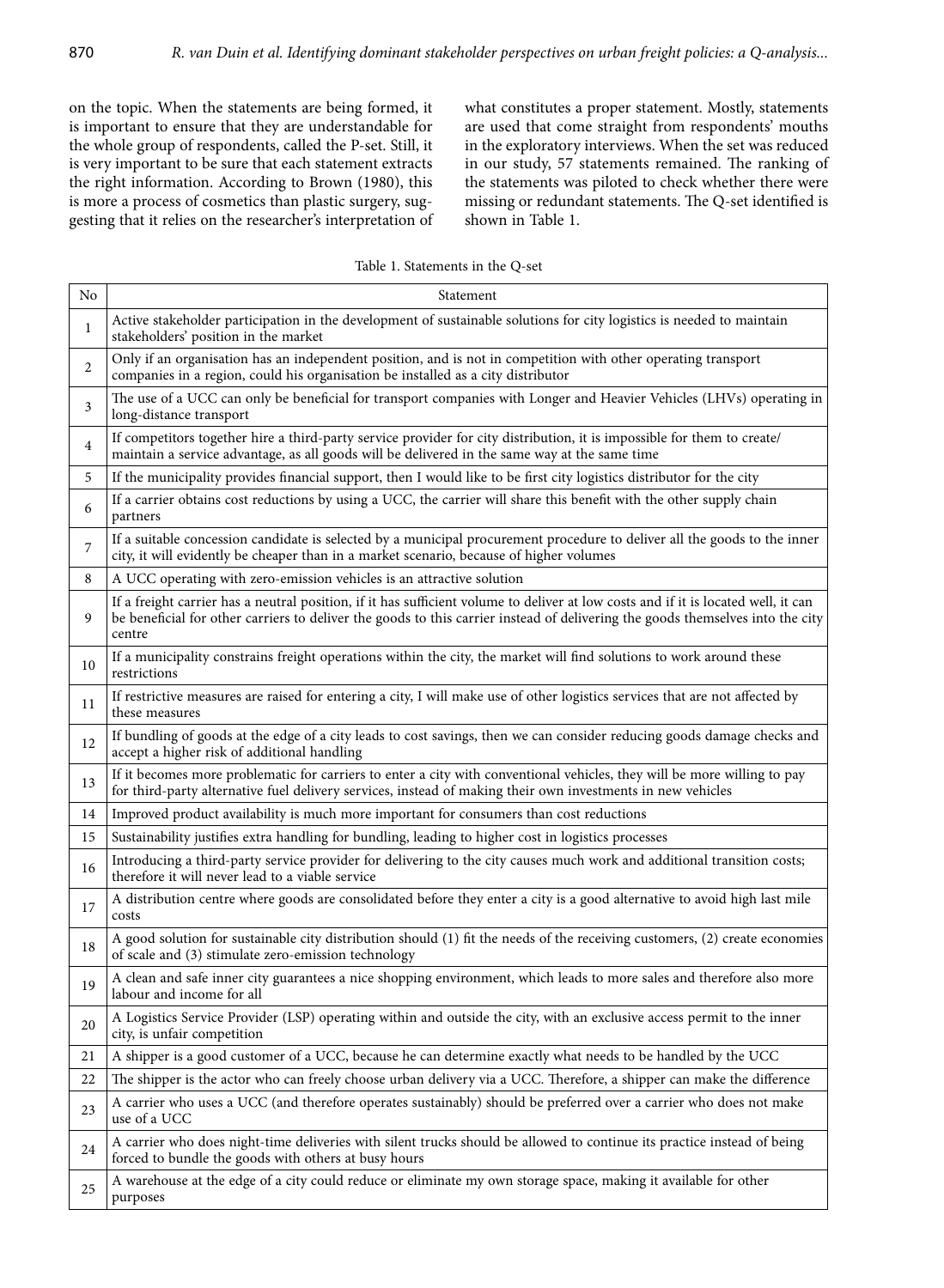*End of Table 1*

| No | Statement                                                                                                                                                                                                        |
|----|------------------------------------------------------------------------------------------------------------------------------------------------------------------------------------------------------------------|
| 26 | A warehouse at the edge of a city with same-day delivery service offers new perspectives for the local shopkeepers                                                                                               |
| 27 | A warehouse at the edge of a city facilitates the procurement of logistics services                                                                                                                              |
| 28 | A shopkeeper could pay more for fewer deliveries, as the shopkeeper can reduce his personnel costs                                                                                                               |
| 29 | One's own LSP or dedicated transport is important to a carrier or retailer for visibility and marketing purposes, and<br>provides a competitive advantage over those companies who do not have it                |
| 30 | If a municipality constrains entrance to a city, it should facilitate alternative services; otherwise, access would become<br>too difficult                                                                      |
| 31 | Additional services such as stock-keeping facilities and dedicated delivery services make a UCC an attractive partner                                                                                            |
| 32 | Stepwise introduction of constraints for urban freight transport is a proper measure, because the market can anticipate<br>and slowly adjust to new measures                                                     |
| 33 | Bundling of goods is mainly interesting for small deliveries                                                                                                                                                     |
| 34 | Early adopters of urban freight sustainable transport should definitely be supported. However, this will not imply that<br>other parties should receive less support or should be more constrained               |
| 35 | Today, a network of linked UCCs has too low volumes to become financially feasible                                                                                                                               |
| 36 | Supporting the early adopters of sustainable transport may imply that other, perhaps even better initiatives will be left<br>with reduced chances or even no chance of getting started                           |
| 37 | Allowing many local carries to gain access to the inner city is better than one monopolist carrier, because keeping up<br>competition will keep price levels low                                                 |
| 38 | Outsourcing unprofitable city logistics services to companies that have already been operating in a region is a good<br>alternative solution                                                                     |
| 39 | Moving stocks to the edge of a city is only a favourable option if it does not lead to additional stock locations in the<br>total supply chain and if no additional handling activities are needed               |
| 40 | Obligatory usage of a UCC or a new third-party LSP to enter the inner city is unfair competition                                                                                                                 |
| 41 | Being the first one who is fully sustainable is good as it provides the benefits of first mover advantages                                                                                                       |
| 42 | Today's consumer appreciates a green image of a product or service. Therefore, this consumer accepts a slightly higher<br>price                                                                                  |
| 43 | Costs for sustainable deliveries of urban freight should be proportionally allocated among all stakeholders involved                                                                                             |
| 44 | Delivery of goods to a shop at a fixed time is a necessary condition for many shopkeepers. Because of this, it is<br>necessary for a UCC to guarantee delivery times                                             |
| 45 | Today, consumers prefer a sustainable image more and more. Therefore, it is not an issue if the price of a product rises a<br>bit because of sustainable operations                                              |
| 46 | Restrictions on entering the city should be introduced in a stepwise manner, strictly accompanied by the introduction of<br>privileges to entrepreneurs who invest in sustainable solutions (bonus-malus system) |
| 47 | One should consider how much more can be improved when finding solutions for urban freight transport, beyond what<br>the market has already done so far                                                          |
| 48 | Besides vertical cooperation in logistics chains, horizontal cooperation is a necessary condition to develop efficient and<br>sustainable city logistics processes                                               |
| 49 | Unfair competition can be avoided by starting a local procurement procedure, to select the carrier with the cleanest and<br>cheapest logistics services                                                          |
| 50 | Time benefits that can be obtained by using a UCC cannot be seen as benefits for my company because the time saving<br>cannot be transferred into monetary savings                                               |
| 51 | One company outside the city and another inside the city together form an obstacle for city distribution. Only if the<br>same company offers both services can we speak of a good solution                       |
| 52 | Shippers are willing to pay for sustainable transport, because this leads to sustainable products and services                                                                                                   |
| 53 | Carriers are willing to pay for sustainable transport, because this leads to sustainable products and services                                                                                                   |
| 54 | Implementation of access restrictions for a specific zone leads to outsourcing of the distribution activities to the carrier<br>who has the concessions for this zone                                            |
| 55 | Sufficient consolidation volumes and a neutral (independent) LSP are seldom found together in practice                                                                                                           |
| 56 | Continuing with an existing logistics network with a basic volume has a greater chance than establishing a completely<br>new organisation for urban freight distribution                                         |
| 57 | Shopkeepers are willing to pay for sustainable transport, because this leads to sustainable products                                                                                                             |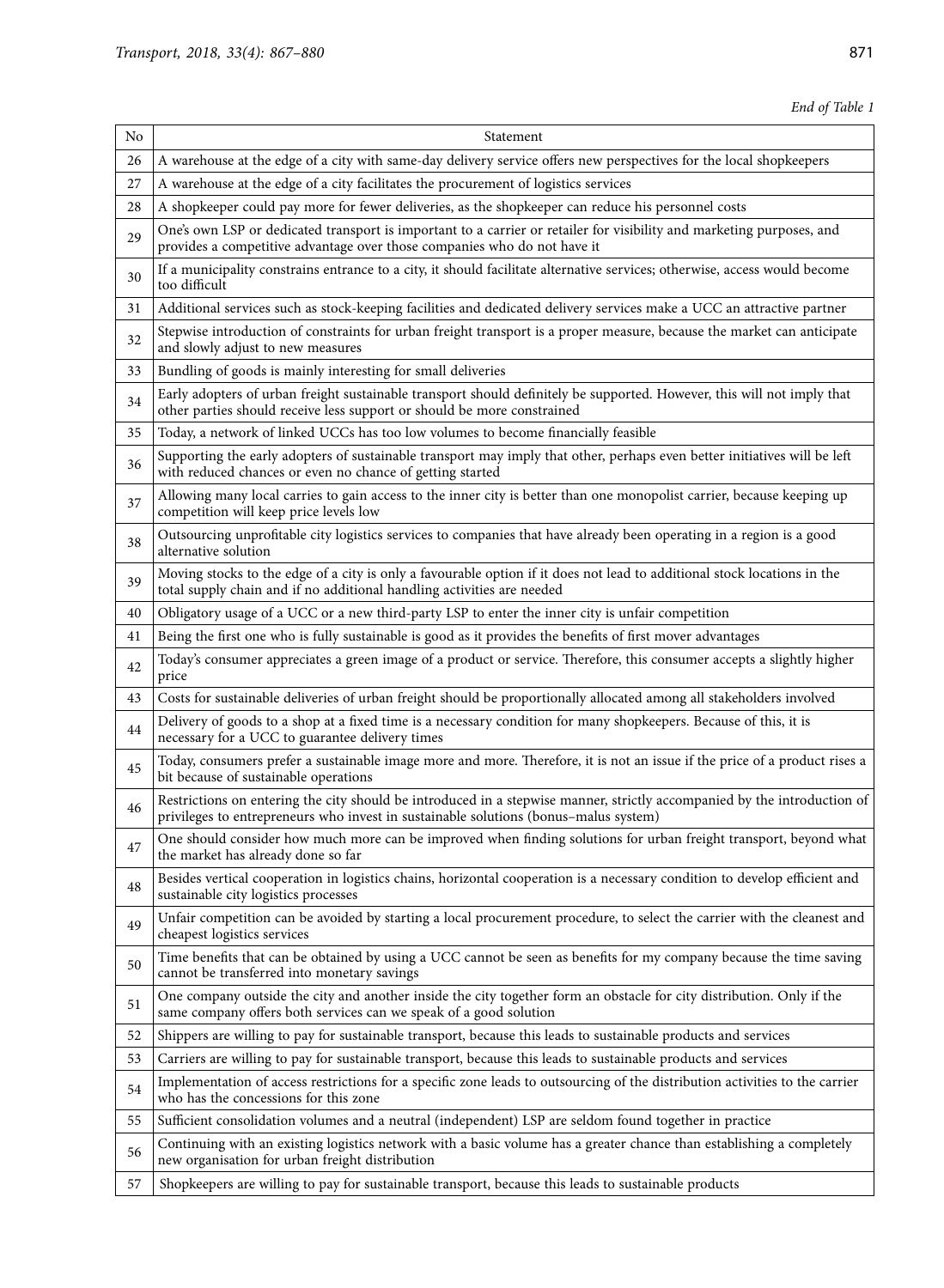# **2.2. The P-set**

The P-set included all actors that have a direct impact on the use of a consolidation centre: shippers and receivers, LSP and municipalities. In our study, a specific city was not chosen, and therefore more municipalities were interviewed to identify the main perspectives on implementing UCCs in the Netherlands. To allow for a broader view on the system, we added industry associations and experts on urban consolidation. The selection of stakeholders is representative of most European cities (Macharis *et al.* 2012; Stathopoulos *et al.* 2012; Ballantyne *et al.* 2013). In this study, real-estate owners are not part of the selection, because they are not directly related to UCC implementation. Their role is passive; sometimes they can help in providing subsidies for sustainable transport. The interviewed persons within the actor groups are all heavily involved in urban freight transport, i.e. logistics managers, logistics experts from practice and councillors with an urban freight portfolio. Table 2 presents an overview of the stakeholders surveyed.

|  |  |  |  |  |  |  |  |  |  | Table 2. P-set selection of respondents |  |  |
|--|--|--|--|--|--|--|--|--|--|-----------------------------------------|--|--|
|--|--|--|--|--|--|--|--|--|--|-----------------------------------------|--|--|

| Name                      | Stakeholder                 |
|---------------------------|-----------------------------|
| Region Arnhem-Nijmegen    | City region                 |
| I&L Logistiek             | <b>LSP</b>                  |
| PostNL                    | <b>LSP</b>                  |
| <b>JBM</b> Koeriers       | <b>LSP</b>                  |
| Bode Scholten             | <b>LSP</b>                  |
| Veldhuizen transport      | LSP                         |
| Municipality of Utrecht   | Municipality                |
| Municipality of Delft     | Municipality                |
| Municipality of Amsterdam | Municipality                |
| Municipality of Nijmegen  | Municipality                |
| Municipality of Breda     | Municipality                |
| Lekkerland                | Retailer                    |
| Hema                      | Retailer                    |
| Daka Sport                | Retailer                    |
| EVO                       | Shippers' association       |
| <b>TLN</b>                | Trucking association        |
| Binnenstadservice         | <b>UCC</b>                  |
| Cargohopper               | <b>UCC</b>                  |
| Technische Unie           | Wholesaler, building sector |

One could argue that the selection of participating stakeholders is not equally distributed. Note that this will not influence the identification of the perspectives. If a perspective is different, it will be identified from the scores (see also Section 3).

# **2.3. The Q-sort**

The respondents were asked to rank the 57 statements in terms of agreement with their opinion, on a scale of 1 to 11. The interviewees were asked to fit statements into a normal distribution template, forcing them to make concessions about statements and ranking in extremes (see Figure).



(1 – most disagree, 11 – most agree)

#### **2.4. Q-analysis**

After the Q-Sort, the analysis was executed with PQ-METHOD 2.35 software (Schmolck 2014). The standard procedure is to perform a centroid factor analysis and a rotating using Varimax method (Kaiser 1958), identifying factors with at least one significant loading of a respondent. The centroid factor analysis process extracts factors from the data matrix. The method assumes that each item is invariant (i.e. correlated at 1.00 with itself as represented by the use of 1 in the diagonal). The first principal component that can be identified shows the highest variability in the data (Ho 2013). Then the factor rotation Varimax is carried out. From the perspective of individuals measured on the variables, the Varimax method seeks a basis that most economically represents each individual. This means that each individual can be well described by simple structures as linear combinations of factors (Ho 2013). Both methods are well described in Brown (1980). The factor loadings are represented in Table 3. The limit for statistical significance of a factor loading is calculated as the multiplier for the desired level of statistical significance divided by the square root of the number of statements in the Q-set (multiplier: 3.29 for *p* < 0.001).

Table 3. Factor loadings generated with the Varimax method

|                | Stake-         |           |                | Loadings  |           |
|----------------|----------------|-----------|----------------|-----------|-----------|
| O-sort         | holder         | 1         | $\overline{c}$ | 3         | 4         |
| 1              | Gemut          | 0.6362X   | $-0.0389$      | 0.0336    | $-0.0815$ |
| 2              | Gemam          | 0.7006X   | 0.1932         | 0.1650    | 0.0929    |
| 3              | Gemdel         | 0.3392    | 0.1779         | 0.3740    | $-0.3653$ |
| $\overline{4}$ | Gembred        | 0.7025X   | 0.1221         | 0.1326    | $-0.938$  |
| 5              | VNG            | 0.5617X   | $-0.0305$      | 0.3458    | 0.1045    |
| 6              | EVO            | $-0.0751$ | 0.0524         | $-0.0594$ | 0.5248X   |
| 7              | <b>TLN</b>     | 0.0650    | 0.4594X        | 0.2409    | 0.3404    |
| 8              | <b>MaxBSS</b>  | 0.445     | 0.0424         | 0.0615    | 0.5874X   |
| 9              | <b>ELILBSS</b> | 0.3876    | 0.1022         | 0.4615X   | 0.0010    |
| 10             | Simloos        | 0.4901X   | $-0.0653$      | 0.2368    | 0.2701    |
| 11             | Postnl         | 0.5783X   | 0.2516         | 0.0382    | $-0.0642$ |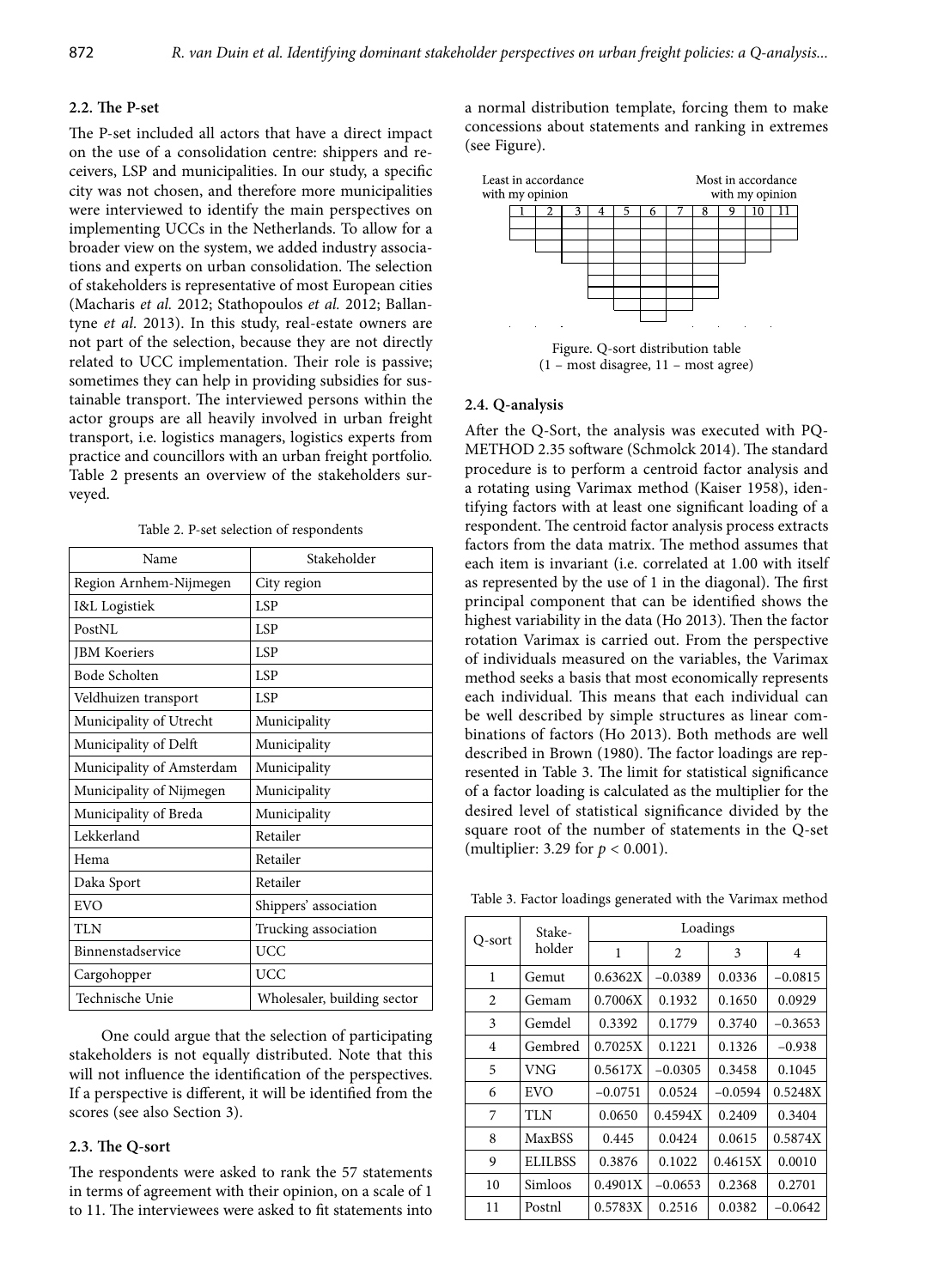| Q-sort                                                                                                        | Stake-       |           |           | Loadings  |                |  |  |  |
|---------------------------------------------------------------------------------------------------------------|--------------|-----------|-----------|-----------|----------------|--|--|--|
|                                                                                                               | holder       | 1         | 2         | 3         | $\overline{4}$ |  |  |  |
| 12                                                                                                            | Veldhtr      | $-0.1461$ | 0.3805    | 0.1929    | 0.4266         |  |  |  |
| 13                                                                                                            | Pettjalm     | 0.2594    | 0.6042X   | 0.0631    | 0.0906         |  |  |  |
| 14                                                                                                            | TU           | 0.1982    | 0.6572X   | 0.0595    | $-0.0972$      |  |  |  |
| 15                                                                                                            | Eguis        | 0.6246X   | 0.2862    | $-0.0774$ | 0.3679         |  |  |  |
| 16                                                                                                            | Unilever     | 0.1789    | 0.1466    | 0.7665X   | 0.0103         |  |  |  |
| 17                                                                                                            | Hema         | 0.0364    | 0.5373X   | $-0.1412$ | 0.1888         |  |  |  |
| 18                                                                                                            | BodeSch      | 0.0859    | 0.3558    | 0.2681    | 0.2065         |  |  |  |
| 19                                                                                                            | Daka         | $-0.0091$ | 0.0317    | $-0.4801$ | $-0.0948$      |  |  |  |
| 20                                                                                                            | Strarnh      | 0.7350X   | 0.0617    | 0.0903    | $-0.0311$      |  |  |  |
| 21                                                                                                            | GemNijm      | 0.5313X   | $-0.2249$ | 0.3645    | $-0.0126$      |  |  |  |
| 22                                                                                                            | Lekkerl      | 0.1432    | 0.4564X   | 0.3917    | 0.0426         |  |  |  |
| 23                                                                                                            | <b>JBM</b>   | $-0.1063$ | 0.5503X   | 0.1715    | $-0.1054$      |  |  |  |
|                                                                                                               | % expl. var. | 18        | 10        | 7         | 6              |  |  |  |
| <i>Note:</i> The $p$ -values with $X$ are the defining variates<br>(loadings that exceed 0.43, $p < 0.001$ ). |              |           |           |           |                |  |  |  |

*End of Table 3*

The method shows that four factors explain 41%  $(=18+10+7+6)$  of the total variance, which is above the required 35–40% (Watts, Stenner 2012). These four factors are the four dominant perspectives that emerge from this group of stakeholders. We discuss the dominant perspectives in more detail in the next section.

#### **3. The dominant perspectives**

To interpret the perspectives from the factors, two methods are applied: interpreting the statements in the value scheme that receive the highest and the lowest score on each factor  $(-5, -4, 4, 5)$  and interpreting the statements that distinguish most between one factor and the other factors. Additional interviews are used to explain them and to keep close to the interpretations of the results according to the actors' perceptions. In addition, the differences and similarities are described by the use of the correlation matrix and the most distinguishing statements.

The four dominant perspectives on urban freight consolidation that emerged after the analysis were the following:

- need for public action;
- awareness of barriers that prevents UCC use;
- need to build on large players;
- need to empower small players to collaborate.

In the remainder of this section, we discuss the statements that lead to these perspectives and the actors that are the main proponents of these statements.

#### **3.1. Perspective 1: need for public action**

This perspective is represented mainly by local authorities. It assumes that there is more to gain within this domain than has been achieved in the past by the establishment of new market initiatives (derived from statement 47). Urban consolidation is not seen as a suitable solution only for transport companies with LHVs operating in long-distance transport (statement 3). This perspective focuses mainly on administrative parties' role in steering changes in the urban freight network to achieve a better environment for citizens and local retailers' economic activities (statement 19). This is also supported by the quotes in Table 4, which refers to the changing function of the city centre from a shopping area to a meeting point (D. Hoffmans 'Additional interview to the Q-sort' (Slabbekoorn 2014)). In addition, this perspective assumes that restrictions that interfere with traffic affect the behaviours of LSPs and therefore are considered inevitable in achieving sustainability goals (E. Guis 'Discussing Q-methodology results' interview (Slabbekoorn 2014)). A stepwise introduction of these measures (statements 32 and 46) can provide conditions where all stakeholders have the ability to invest in clean freight solutions when the time is ready. This is also endorsed by the quote that it is in the hands of the municipalities, but they should not try to get the maximum out of it in the beginning (E. van de Poel 'Additional interview to the Q-sort' (Slabbekoorn 2014)). On the one hand, this perspective claims that restrictions will force the market to provide solutions (statement 10); however, proponents admit that it is necessary to invest in sustainable solutions at the same time (statement 46). In addition, shopkeepers are considered unwilling to pay for sustainable urban deliveries (statement 57), but maybe additional services like same-day delivery and offsite stockholding can provide new market perspectives for local retailers (statement 26). This perspective distinguishes itself at the point of costs, where costs are not positioned above social interests, which is contrary to the other perspectives (statement 15). In addition, transition costs are considered not high enough in relation to the efficiency and social benefits (statement 16). Here, the ambiguity of the local authorities can be observed, where the municipalities are willing to provide measures but at the same time are reluctant to provide subsidies to enable new solutions.

Table 4. Q-sort values for statements and supportive interview quotes defining perspective 1

|    | Factors<br>Statements                                                                                                                                               | 1    | 2    | 3    |  |
|----|---------------------------------------------------------------------------------------------------------------------------------------------------------------------|------|------|------|--|
|    | Highest and lowest score:                                                                                                                                           |      |      |      |  |
| 57 | Shopkeepers are willing to<br>pay for sustainable transport,<br>because this leads to<br>sustainable products                                                       | $-5$ | $-5$ |      |  |
| 3  | The use of a UCC can only<br>be beneficial for transport<br>companies with LHVs<br>operating in long-distance<br>transport                                          | $-5$ | $-3$ |      |  |
| 47 | One should consider how<br>much more can be improved<br>when finding solutions for<br>urban freight transport,<br>beyond what the market has<br>already done so far | $-4$ | $-2$ | $-5$ |  |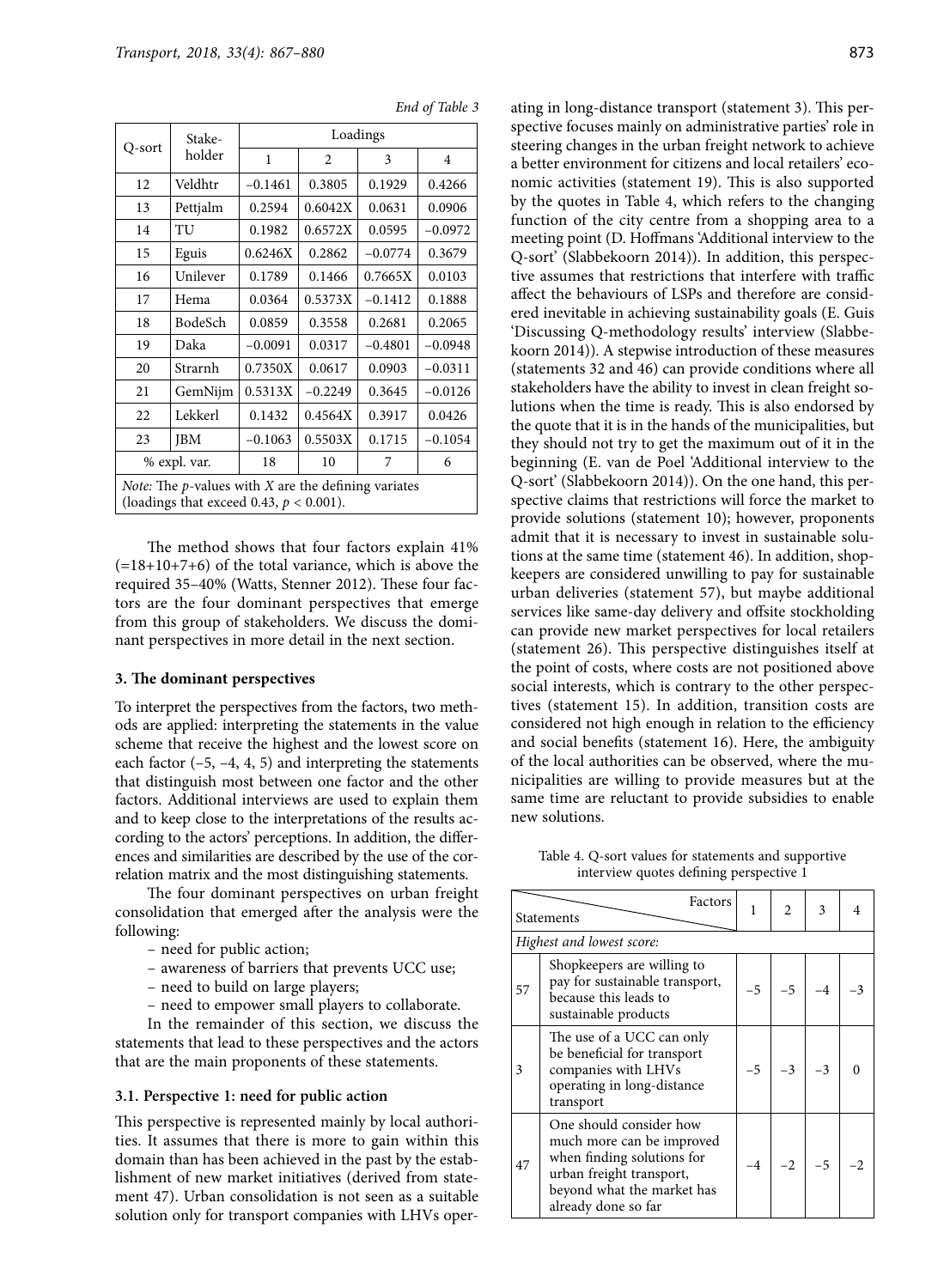|    | Factors                                                                                                                                                                                                                                | 1              | 2        | 3  | 4       |
|----|----------------------------------------------------------------------------------------------------------------------------------------------------------------------------------------------------------------------------------------|----------------|----------|----|---------|
|    | Statements                                                                                                                                                                                                                             |                |          |    |         |
| 40 | Obligatory usage of a UCC<br>or a new third-party LSP to<br>enter the inner city is unfair<br>competition                                                                                                                              | -4             | 1        | 0  | -4      |
| 16 | Introducing a third-party<br>service provider for delivering<br>to the city causes much work<br>and additional transition cost;<br>therefore it will never lead to<br>a viable service                                                 | -4             | 3        | 0  | -5      |
| 26 | A warehouse at the edge<br>of a city with same-day<br>delivery service offers new<br>perspectives for the local<br>shopkeepers                                                                                                         | 5              | 0        | -2 | 2       |
| 46 | Restrictions on entering the<br>city should be introduced<br>in a stepwise manner, strictly<br>accompanied by the intro-<br>duction of privileges to entre-<br>preneurs who invest<br>in sustainable solutions<br>(bonus-malus system) | 5              | $-1$     | 5  | -3      |
| 10 | If a municipality constrains<br>freight operations within the<br>city, the market will find solu-<br>tions to work around these<br>restrictions                                                                                        | 4              | 5        | 0  | 0       |
| 32 | Stepwise introduction of<br>constraints for urban freight<br>transport is a proper measure,<br>because the market can anti-<br>cipate and slowly adjust to<br>new measures                                                             | $\overline{4}$ | $\theta$ | 0  | -1      |
| 19 | A clean and safe inner city<br>guarantees a nice shopping<br>environment, which leads<br>to more sales and therefore<br>also more labour and income<br>for all                                                                         | 4              | 3        | -1 | $^{-1}$ |
|    | Most distinguishing statements:                                                                                                                                                                                                        |                |          |    |         |
| 15 | Sustainability justifies extra<br>handling for bundling,<br>leading to higher cost<br>in logistics processes                                                                                                                           | 0              | -2       | -3 | -3      |
|    |                                                                                                                                                                                                                                        |                |          |    |         |

#### *Quotes:*

- 'A liveable inner city is the most important issue from a municipality perspective, environmental constraining could be the solution, but one should not force it to a maximum. Providing subsidies belongs to the set of potential measures' (E. van de Poel 'Additional interview to the Q-sort' (Slabbekoorn 2014));
- 'Liveability in a city is becoming more important because of the changing function of the inner city from a shopping environment to a place to meet'(D. Hoffmans 'Additional interview to the Q-sort' (Slabbekoorn 2014));
- 'Disruption innovation is needed instead of an evolutionary process' (E. Guis 'Discussing Q-methodology results' interview (Slabbekoorn 2014)).

# *End of Table 4* **3.2. Perspective 2: awareness of barriers that prevents UCC use**

This perspective is shared mostly by the wholesalers; it is, however, also shared by the LSPs' branch organisation and a Cargohopper representative (*[http://www.](http://www.cargohopper.nl) [cargohopper.nl](http://www.cargohopper.nl)*). This perspective shows mainly that changing to urban consolidation is difficult, even if it is known that it can lead to greater efficiently. This relates mainly to the positive effects of visibility and marketing aspects attributed to the logistics chains (statements 29 and 44). In addition, handling risk and less control are valued more highly than cost efficiency (statement 12), and efficiency is not expected to be achieved outside the urban area (statement 27). On the other hand, when it is difficult enough or too expensive to go into the urban area, cheaper alternatives are sought (statement 11). This also became evident in the interviews additional to the Q-sort with wholesalers, as they intend to do pilots with urban freight initiatives in order to be prepared for future administrative interventions. As an example, a large retailer operates its own logistics services and mentioned the importance of visibility and service in the additional interview. When asked about their new stores in London (i.e. the city where road pricing is a very important part of transport costs), they could opt for dedicated transport or their own transport, but eventually chose the open network as it was much cheaper. This is supported by the expectation that entrance restrictions will cause changes in the market (statement 10). Currently, the respondents that represent this perspective think that consolidation is mainly of interest for small shipments (statement 33) and that differentiated shipment characteristics cause bundle difficulties (statement 16). In addition, this perspective claims that retailers are definitively not the party the money should come from (statements 57 and 28) (Table 5).

Table 5. Q-sort values for statements and supportive interview quotes defining perspective 2

|    | Factors<br><b>Statements</b>                                                                                                                                                       |                  |  | 3 | 4 |
|----|------------------------------------------------------------------------------------------------------------------------------------------------------------------------------------|------------------|--|---|---|
|    | Highest and lowest score:                                                                                                                                                          |                  |  |   |   |
| 57 | Shopkeepers are willing to<br>pay for sustainable transport,<br>because this leads to<br>sustainable products                                                                      |                  |  |   |   |
| 25 | A warehouse at the edge<br>of a city could reduce or<br>eliminate my own storage<br>space, making it available<br>for other purposes                                               | $\overline{2}$   |  |   |   |
| 28 | A shopkeeper could pay more<br>for fewer deliveries, as the<br>shopkeeper can reduce his<br>personnel costs                                                                        |                  |  |   |   |
| 12 | If bundling of goods at the<br>edge of a city leads to cost<br>savings, then we can consider<br>reducing goods damage checks<br>and accept a higher risk of<br>additional handling | $\boldsymbol{0}$ |  |   |   |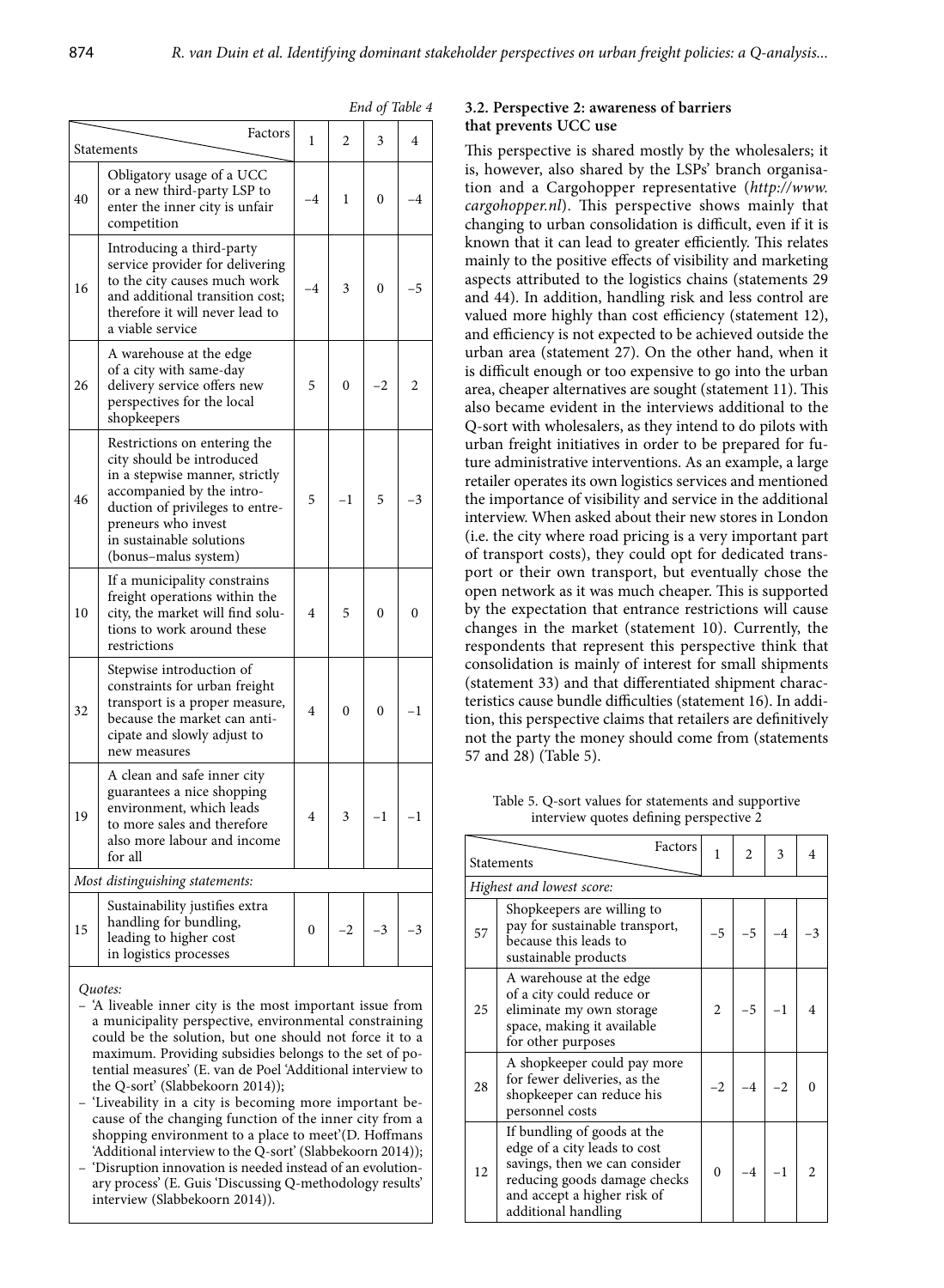|  | End of Table 5 |  |
|--|----------------|--|
|  |                |  |

|    | Factors<br>Statements                                                                                                                                                                                            | 1        | $\overline{c}$ | 3              | 4        |
|----|------------------------------------------------------------------------------------------------------------------------------------------------------------------------------------------------------------------|----------|----------------|----------------|----------|
| 27 | A warehouse at the edge of a<br>city facilitates the procurement<br>of logistics services                                                                                                                        | $-1$     | $-4$           | $-1$           | 2        |
| 11 | If restrictive measures are<br>raised for entering a city, I will<br>make use of other logistics<br>services that are not affected by<br>these measures                                                          | 4        | 5              | $\overline{c}$ | 1        |
| 10 | If a municipality constrains<br>freight operations within the<br>city, then the market will find<br>solutions to work around these<br>restrictions                                                               | 4        | 5              | $\theta$       | 0        |
| 33 | Bundling of goods is mainly<br>interesting for small deliveries                                                                                                                                                  | $^{-1}$  | 5              | $\theta$       | $\theta$ |
| 44 | Delivery of goods to a<br>shop at a fixed time is a<br>necessary condition for many<br>shopkeepers. Because of this,<br>it is necessary for a UCC to<br>guarantee delivery times                                 | $\theta$ | 4              | $-1$           | 1        |
| 29 | One's own LSP or dedicated<br>transport is important to a<br>carrier or retailer for visibility<br>and marketing purposes,<br>and provides a competitive<br>advantage over those<br>companies who do not have it | $^{-2}$  | 4              | -5             | $\theta$ |
|    | Most distinguishing statements:                                                                                                                                                                                  |          |                |                |          |
| 16 | Introducing a third-party<br>service provider for delivering<br>the city deliveries causes much<br>work and transition cost,<br>therefore it will never lead to a<br>viable service                              | $-4$     | 3              | $\theta$       | -5       |

'If the same service and flexibility can be offered and costs are lowering, then it can be beneficial to make use of a UCC. However, current investments in the Netherlands will make this hard to realise' (L. Terpstra 'Additional interview to the Q-sort' (Slabbekoorn 2014)).

#### **3.3. Perspective 3: need to build on large players**

This perspective is shared by a large producer that uses different LSPs and an LSP that is part of the BSS network (*<http://www.binnenstadservice.nl>* – a network of linked UCCs). According to this perspective, there is always a need for sustainable solutions in relation to urban freight distribution (statement 47), but it acknowledges the difficulties in redistributing costs, as willingness to pay is hard to find among shippers and retailers (statements 57 and 52). Bundling shipments at the edge of the city centre with enough volume by using the base volume of an existing network is seen as a promising initiative (statement 56). Therefore, this perspective advocates seeking parties that can provide this base volume. To make urban consolidation more attractive for LSPs, neutrality and a suitable location is necessary (statement 9). In addition, relatively efficient deliveries at night, which are not subject to the negative externalities of urban freight distribution, are considered to make a contribution to the efficiency of urban freight distribution when they are added to volume (statement 24). A stepwise introduction of restrictive measures for entering the city centre with conventional trucks and meanwhile stimulating measures for sustainable initiatives are preferred (statement 46). It should be noted that also the less innovative parties are stimulated instead of heavily penalised (statement 34). Visibility and marketing aspects via the logistics chain are subordinate to efficiency (statement 29); this is endorsed by representatives of a large producer who explain that cost-service is becoming more and more important, whereas sales dominated in the past (O. Simic and H. Loonstra 'Additional interview to the Q-sort' (Slabbekoorn 2014)). In addition, sustainability is not a reason for shifting to another way of dealing with urban logistics; efficiency is the main driver (statement 23). If costs are added in the logistics chain, they have to be allocated proportionally to each stakeholder in the urban freight domain (statement 43) (Table 6).

Table 6. Q-sort values for statements and supportive interview quotes defining perspective 3

|                           | Factors<br>Statements                                                                                                                                                                                                          |      | $\mathfrak{D}$ | 3    | 4    |  |  |
|---------------------------|--------------------------------------------------------------------------------------------------------------------------------------------------------------------------------------------------------------------------------|------|----------------|------|------|--|--|
| Highest and lowest score: |                                                                                                                                                                                                                                |      |                |      |      |  |  |
| 47                        | One should consider how much<br>more can be improved when<br>finding solutions for urban freight<br>transport, beyond what the market<br>has already done so far                                                               | $-4$ | $-2$           | $-5$ | $-2$ |  |  |
| 29                        | One's own LSP or dedicated<br>transport is important to a carrier or<br>retailer for visibility and marketing<br>purposes, and provides a competitive<br>advantage over those companies who<br>do not have it                  | $-2$ | $\overline{4}$ | -5   | 0    |  |  |
| 57                        | Shopkeepers are willing to pay for<br>sustainable transport, because this<br>leads to sustainable products.                                                                                                                    | $-5$ | $-5$           | $-4$ | $-3$ |  |  |
| 52                        | Shippers are willing to pay for<br>sustainable transport, because this<br>leads to sustainable products                                                                                                                        | $-3$ | $-3$           | $-4$ | $-1$ |  |  |
| 24                        | A carrier who does night-time<br>deliveries with silent trucks should<br>be allowed to continue its practice<br>instead of being forced to bundle<br>the goods with others at busy hours                                       | $-1$ | $\overline{2}$ | -4   | 1    |  |  |
| 56                        | Continuing with an existing logistics<br>network with a basic volume has<br>a greater chance than establishing<br>a completely new organisation for<br>urban freight distribution                                              | 1    | 2              | 5    | 0    |  |  |
| 46                        | Restrictions on entering the city<br>should be introduced in a stepwise<br>manner, strictly accompanied by<br>the introduction of privileges to<br>entrepreneurs who invest in sustain-<br>able solutions (bonus-malus system) | 5    | $-1$           | 5    | $-3$ |  |  |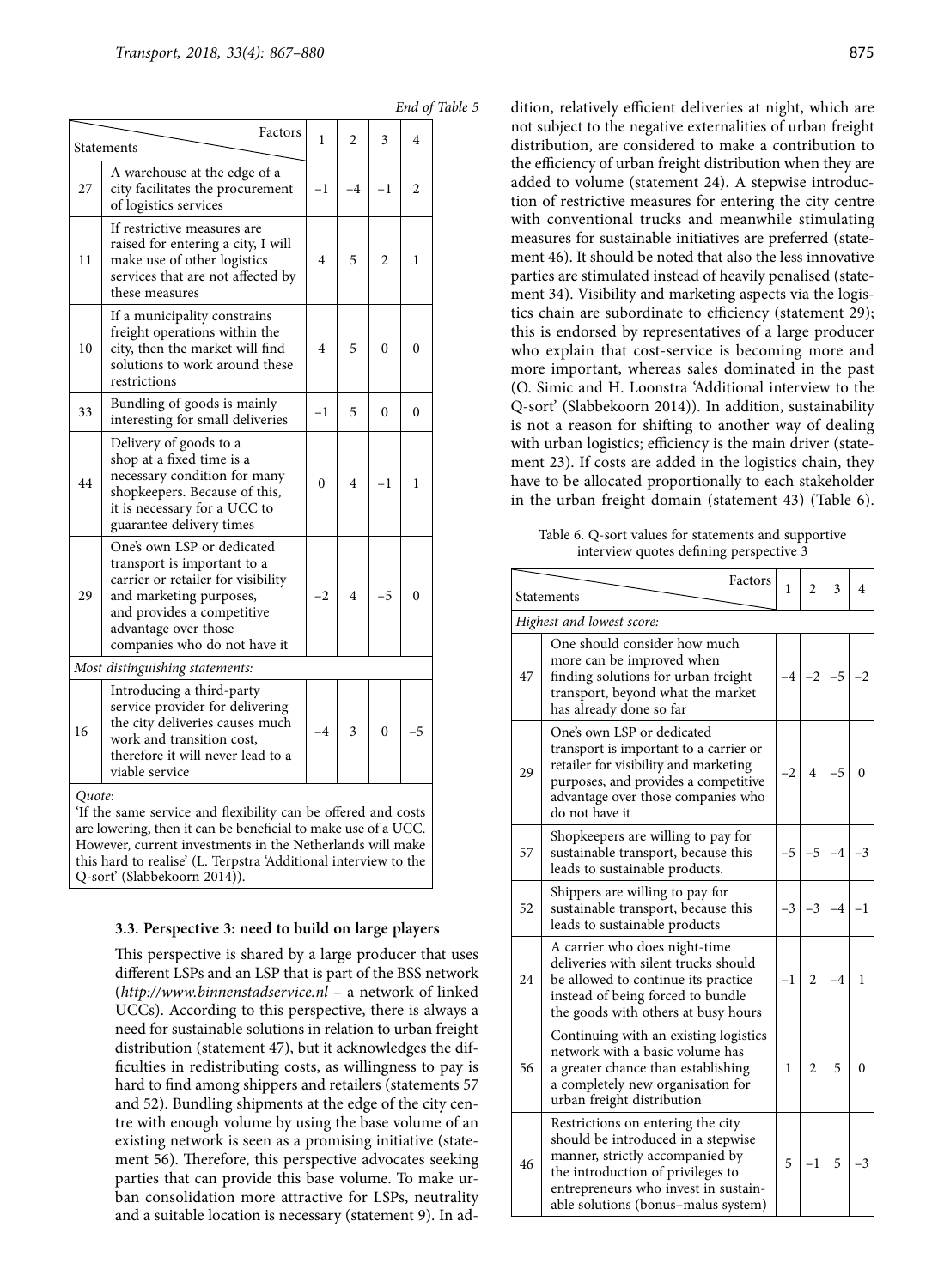|        | Factors<br>Statements                                                                                                                                                                                                                                                                         | 1              | $\overline{c}$ | 3              | 4        |
|--------|-----------------------------------------------------------------------------------------------------------------------------------------------------------------------------------------------------------------------------------------------------------------------------------------------|----------------|----------------|----------------|----------|
| 9      | If a freight carrier has a neutral<br>position, if it has sufficient volume<br>to deliver at low costs and if it is<br>located well, it can be beneficial for<br>other carriers to deliver the goods<br>to this carrier instead of delivering<br>the goods themselves into the city<br>centre | $\overline{c}$ | $-1$           | $\overline{4}$ | $\Omega$ |
|        | Most distinguishing statements:                                                                                                                                                                                                                                                               |                |                |                |          |
| 23     | A carrier who uses a UCC (and<br>therefore operates sustainably)<br>should be preferred over a carrier<br>who does not make use of a UCC                                                                                                                                                      | 3              | $\theta$       | -2             | 1        |
| 43     | Costs for sustainable deliveries<br>of urban freight should be<br>proportional allocated among all<br>stakeholders involved                                                                                                                                                                   | $-1$           | $-1$           | 3              |          |
| 34     | Early adopters of urban freight<br>sustainable transport should<br>definitely be supported. However,<br>this will not imply that other parties<br>should receive less support or<br>should be more constrained                                                                                | $-2$           | $\mathbf{1}$   | 3              |          |
| Ouote: |                                                                                                                                                                                                                                                                                               |                |                |                |          |

*End of Table 6* Table 7. Q-sort values for statements and supportive interview quotes defining perspective 4

|                                 | Factors                                                                                                                                                                                                                             |        |      |    |    |  |  |  |
|---------------------------------|-------------------------------------------------------------------------------------------------------------------------------------------------------------------------------------------------------------------------------------|--------|------|----|----|--|--|--|
|                                 | Statements                                                                                                                                                                                                                          | 1      | 2    | 3  | 4  |  |  |  |
| Highest and lowest score:       |                                                                                                                                                                                                                                     |        |      |    |    |  |  |  |
| 16                              | Introducing a third-party service<br>provider for delivering to the city<br>causes much work and additional<br>transition costs; therefore it will<br>never lead to a viable service                                                | -4     | 3    | 0  | -5 |  |  |  |
| 49                              | Unfair competition can be<br>avoided by starting a local<br>procurement procedure, to select<br>the carrier with the cleanest and<br>cheapest logistics services                                                                    | 0      | 0    | -2 | -5 |  |  |  |
| 34                              | Early adopters of urban freight<br>sustainable transport should<br>definitely be supported. However,<br>this will not imply that other<br>parties should receive less support<br>or should be more constrained                      | -2     | 1    | 3  | -4 |  |  |  |
| 7                               | If a suitable concession candidate<br>is selected by a municipal<br>procurement procedure to deliver<br>all the goods to the inner city,<br>it will evidently be cheaper than<br>in a market scenario, because<br>of higher volumes | -1     | -2   | 1  | 4  |  |  |  |
| 30                              | If a municipality constrains<br>entrance to a city, it should<br>facilitate alternative services;<br>otherwise, access would become<br>too difficult                                                                                |        | -2   | 2  | -4 |  |  |  |
| 22                              | The shipper is the actor who can<br>freely choose urban delivery via<br>a UCC. Therefore, a shipper can<br>make the difference                                                                                                      | 2<br>1 |      | 1  | 5  |  |  |  |
| 37                              | Allowing many local carries<br>to gain access to the inner city<br>is better than one monopolist<br>carrier, because keeping up<br>competition will keep price levels<br>low                                                        | -4     | 1    | 0  | 4  |  |  |  |
| 40                              | Obligatory usage of a UCC or a<br>new third-party LSP to enter the<br>inner city is unfair competition                                                                                                                              | -4     | 1    | 0  | 4  |  |  |  |
| 25                              | A warehouse at the edge of a city<br>could reduce or eliminate my<br>own storage space, making<br>it available for other purposes                                                                                                   | 2      | $-5$ | -1 | 4  |  |  |  |
| Most distinguishing statements: |                                                                                                                                                                                                                                     |        |      |    |    |  |  |  |
| 46                              | Restrictions on entering the<br>city should be introduced in<br>a stepwise manner, strictly<br>accompanied by the introduction<br>of privileges to entrepreneurs who<br>invest in sustainable solutions<br>(bonus-malus system)     | 5      | -1   | 5  | 3  |  |  |  |
| 3                               | The use of a UCC can only<br>be beneficial for transport<br>companies with LHVs operating<br>in long-distance transport                                                                                                             | $-5$   | -3   | -3 | 0  |  |  |  |

'At this moment, the main focus of cooperation within the supply chain is on cost, service and logistics (in order to obtain a better control of cost). In the past, the main focus was more on establishing sales volumes' (O. Simic and H. Loonstra 'Additional interview to the Q-sort' (Slabbekoorn 2014)).

# **3.4. Perspective 4: need to empower small players to collaborate**

This perspective is advocated by EVO and a BSS representative. It shows very clearly that one should not make it more difficult for parties than it is now. Restrictive measures (statements 30 and 46), concessions (statements 7, 49 and 37) or mandatory use of urban consolidation (statement 40) are not the solutions for the urban freight problems according to this perspective. The shipper can choose how its products are shipped and therefore a party that can bring changes (statement 22); this is also subscribed to by Prudon (M. Prudon 'Perception of BSS expert on urban consolidation' interview (Slabbekoorn 2014)), a BSS representative. Transferring stock to a UCC can provide opportunities for shippers or retailers to use their space more efficiently (statement 25). Difficulties in bundling different logistics chains are not seen as problematic (statement 16). Working from practical solutions and 'generating value instead of creating difficulties' is what this perspective sees as most promising. Stimulating local players can provide an opportunity instead of only stimulating the frontrunners in sustainability (statements 36 and 37) (Table 7).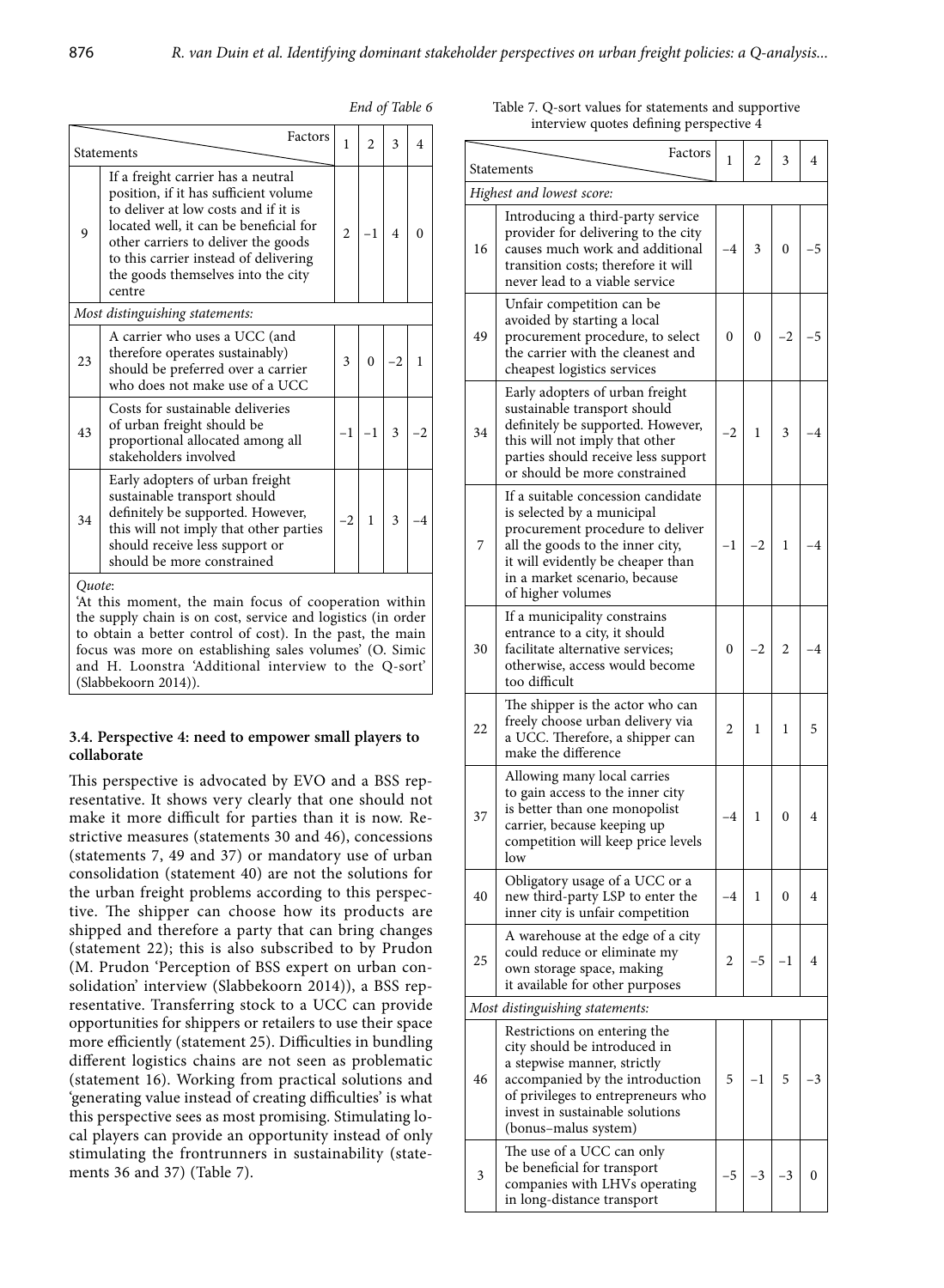|  | End of Table 7 |  |
|--|----------------|--|
|  |                |  |

|    | Factors<br>Statements                                                                                                                                                                              |  |  |
|----|----------------------------------------------------------------------------------------------------------------------------------------------------------------------------------------------------|--|--|
| 36 | Supporting the early adopters<br>of sustainable transport may<br>imply that other, perhaps even<br>better initiatives will be left with<br>reduced chances or even no<br>chance of getting started |  |  |

*Quotes:*

- 'The shipper is the final decision maker in the logistics process' (M. Prudon 'Perception of BSS expert on urban consolidation' interview (Slabbekoorn 2014));
- 'The market should provide new solutions, maybe with the support of some privileges; however, raising constraints is forbidden' (R. Slotema 'Additional interview to the Q-sort' (Slabbekoorn 2014));
- 'One should not oppose new initiatives/ideas; however, one should try to collaborate and gain trust to bring it to a higher level. The development of alternative concepts is now hindered by the fact that they are opposed to each other' (M. Prudon 'Additional interview to the Q-sort' (Slabbekoorn 2014)).

#### **3.5. Similarities and differences between the perspectives**

Knowing the areas of consensus and conflict by determining the similarities and differences between the perspectives leads to a search for the implementation of participatory design principles and activities that may lead to the elimination of conflicts. In turn, this could lead to higher acceptance and commitment to eventual scenario(s) in the future (Focht 2002). It also helps to address controversial and sensitive issues that need to be addressed beforehand to become to a more tenable plan.

| Factors<br>Perspectives |        | 2      | 3      |        |
|-------------------------|--------|--------|--------|--------|
|                         |        | 0.2774 | 0.3982 | 0.3104 |
|                         | 0.2774 |        | 0.2764 | 0.1594 |
|                         | 0.3982 | 0.2764 |        | 0.153  |
|                         | 0.3104 | 0.1594 | 0.153  |        |

Table 8. Correlation between factor scores

Table 8 shows the correlations between the factors and can be interpreted as the grade of consensus between the perspectives, i.e. the higher the correlation is, the more similarities can be found between the perspectives. From Table 8 it can be derived that the four factors differ significantly from one another. Nevertheless, Table 8 also shows that all pairs of factors are positively correlated; this indicates that there is at least some consensus between the perspectives.

The factors correlated in most of the perspectives (perspectives 2, 3 and 4) refer to the need to lower costs in the logistics chain instead of adding costs. All four perspectives agree with the point that extra services like same-day delivery and offsite stockholding will lead to a more attractive UCC, although providers need to lower their cost or even supply the service for free according to perspectives 2, 3 and 4. Another point of consensus between the perspectives refers to the power of the shipper to choose the way its products are shipped. In relation to this power, a shipper is considered a very suitable party to be the UCC customer, however again at lower cost than conventional transport. Subsequently, consensus is also found on the entrance restrictions by sanctioning the behaviour of stakeholders.

The highest correlation is found between perspective 1 ('Need for public action') and perspective 3 ('Need to build on large players'). Both are convinced that collaboration and creating volume in the logistics chain provides benefits for all players. They also agree that the local authorities need to take stimulating role to make it easier to shift towards sustainable alternatives, especially for leaders in sustainability. For instance, income from road tax can be used to subsidise zero-emission vehicles or the development of a UCC (bonus–malus system). Retailers, shippers and LSPs are not willing to pay extra for green logistics solutions; this means that resources need to be provided by a third party like local authorities or supported by a willingness to pay of the shopkeepers for the extra services linked to the UCC (Marcucci, Danielis 2008). Perspective 1 is represented mostly by local authorities; this means that there is room for financial stimulation when it comes to social interests. They differ mainly on the point that perspective 1 appreciates social interests above all. Perspective 1 claims that restrictions are sufficient to make a difference. Perspective 3, however, claims that a more comprehensive action plan is needed, including searching for volumes, equitable sharing of costs and benefits among the stakeholders, and supporting all stakeholders in becoming more sustainable.

The second highest correlation is between perspective 1 ('Need for public action') and perspective 4 ('Need to empower small players to collaborate'), although factor 3 and factor 4 show a very low correlation. It shows that they have consensus on different aspects than perspective 1 and perspective 3. Both perspectives (1 and 4) claim that the market plays a major role: perspective 1 shows that, if more restrictions are added, then the market will come up with a solution. Perspective 4 shows that no intervention is needed because it is up to the market to decide about solutions with or without stimulation to bundle goods more efficiently. This can also be shown with respect to their differences: perspective 1 perceives problems as the driving factor for change, whereas perspective 4 has a more solutiondriven perspective.

Perspective 2 ('Awareness of barriers that prevents UCC use') and perspective 3 ('Need to build on large players') are also correlated. They are similar in how they positively value the effects of measures taken by the administrator. Nevertheless, they differ in the way a UCC is actually imposed on them. Perspective 2 shows a preference for the situation as it is now, because of the stress on the high value of visibility and marketing aspects via the logistics chain. Contrary to perspective 2, perspec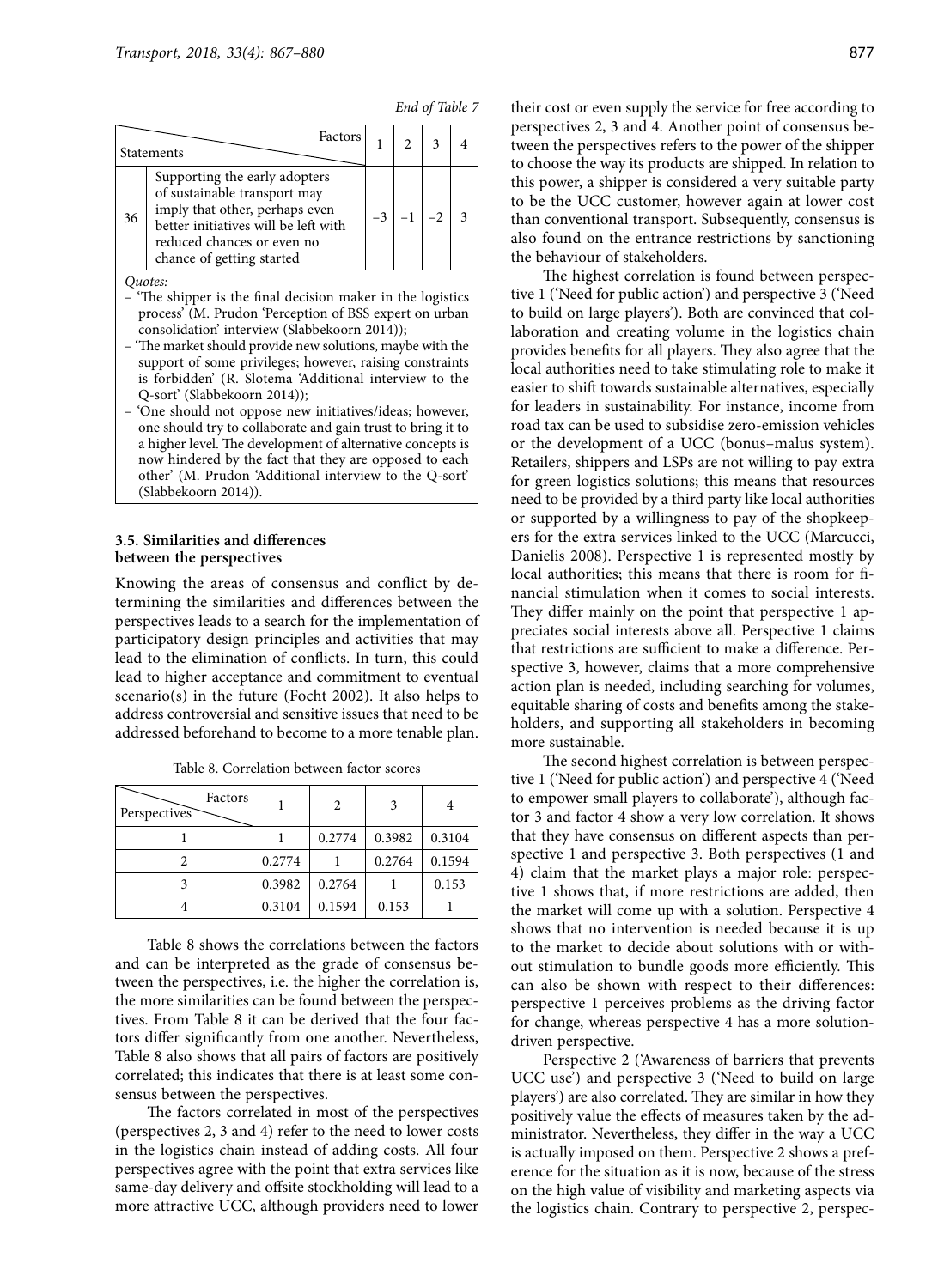tive 3 has a more open attitude towards a UCC. This perspective shows that, if a UCC is more efficient (right location, volume and neutrality) in the future, then it will become more attractive.

The lowest correlation can be found between perspective 4 ('Need to empower small players to collaborate') and perspectives 2 ('Awareness of barriers that prevents UCC use') and 3 ('Need to build on large players'). This seems to be the most critical difference, as perspective 4 is well presented in the policy debate on urban consolidation. This can be found in the way perspective 4 perceives how urban consolidation should start. Proponents do not see difficulties in moving a stockkeeping function to a UCC and see only benefits for users. The users themselves represented in the other two perspectives (2 and 3) think that it is not easy to move a stock-keeping function to a UCC. According to them, it takes quite some effort to change to a new way of dealing with urban freight movements, and therefore they think that additional measures are needed. With respect to the latest point of raising additional measures, perspective 4 does not agree that this has any effect.

#### **Conclusions and discussion**

In relation to the introduction of UCCs, the Q-methodology has proved to be a successful method for determining the difficulties and opportunities. Four dominating perspectives were found on the perceptions of the difficulties and opportunities of implementing a UCC. Regarding UCCs, some stakeholders take strong positions, causing difficulties in collaborating with stakeholders, which is, in the end, essential for the development of the urban consolidation concept.

Regardless of the growing demand for urban freight solutions, branch organisations are often tempted to stay with the situation as it is now. One reason is that a large part of the group they represent is affected negatively by the introduction of UCCs. However, the perspectives show that some of their members agree that the future perspective does not allow room for all freight movements as a result of the growing demand for transport in urban areas. None of the surveyed shippers is explicitly negative on the introduction of restrictive measures like the shippers' branch organisation is. As perspectives 2 ('Awareness of barriers that prevents UCC use') and 3 ('Need to build on large players') show, there are shippers that see advantages in urban freight distribution if efficiency improvements can be achieved. Branch organisations should also represent these views and acknowledge the need for intervention rather than autonomous development of the market. An important concern is that the branch organisations and their members should be better linked together. Regarding political support, branch organisations can fulfil two different roles:

- they represent the interests of their members in the development of UCCs knowing that there is no other alternative for increasing freight demand;
- they oppose UCC plans and wait for the moment when the freight-related problems become so great that restrictive measures are inevitable.

Many administrators have frequently suggested the introduction of restrictions on environmentally harmful vehicles as a solution to negative urban freight externalities. Some stakeholders, especially administrators, think that this is inevitable if the market to be incentivised to develop new alternatives. The main reasons are that these measures are not very costly, and, within the resources at administrators' disposal, relatively easy to implement. The other perspectives relate more to solution-oriented policies: perspective 1 ('Need for public action') shows that causing problems leads to a demand for solutions. Restrictions definitely have an effect on the behaviour of infrastructure users; however, a very select group of users will benefit from these restrictions. The question arises as to what the administrators' role will be. Their value propositions are liveability, accessibility and health for inhabitants. Reducing vehicle movements will contribute to these values, but governmental failure lies in waiting. It is not the intention to impose restrictions that will cause too many difficulties and raise transport prices that in the end will be passed on to retailers and consumers. A social cost-benefit analysis is needed.

Another point that needs consideration if city entrance charges are imposed is that then these charges are one way or another reinvested in the development of urban freight sustainability. The short-term agenda and the possibly limited view can lead to another cash cow for other value propositions. Transparency on these propositions is therefore very important to reveal politically motivated issues.

Knowing the negative externalities of urban freight consolidation centres, parties still justify the conventional way of organising urban deliveries. Both perspectives 2 and 3 concede that efficiency is most important in the end. However, the difference is that perspective 2 holds on to the normal organised logistics activities and reasons that service, visibility and marketing via the logistics chain is highly valued and even seen as a unique selling point. In relation to perspective 3, also represented by a shipping party, efficiency is nowadays not subordinate to this unique selling point only. A polluting truck standing in front of a shop, in the current social sustainability debate, is not very good publicity for that shop. Still, many shippers cling to that perspective; this is called justification behaviour. It describes how and when a person encounters cognitive dissonance, or a situation in which a person's behaviour is inconsistent with their beliefs, that person tends to justify the behaviour and deny any negative feedback associated with the behaviour (Festinger 1957). We think we already know the answer, but it needs to be explored whether this behaviour is justified regarding the positive effects of service, visibility and marketing, compared to sustainability and efficiency matters.

As stated in Ballantyne *et al.* (2013) conclusions, to successfully address urban freight transport issues, it is necessary for key stakeholders to perceive those problems and come to understand the elements involved, and this reinforces the need for a fully thought-out planning process. According to Ballantyne *et al.* (2013), local au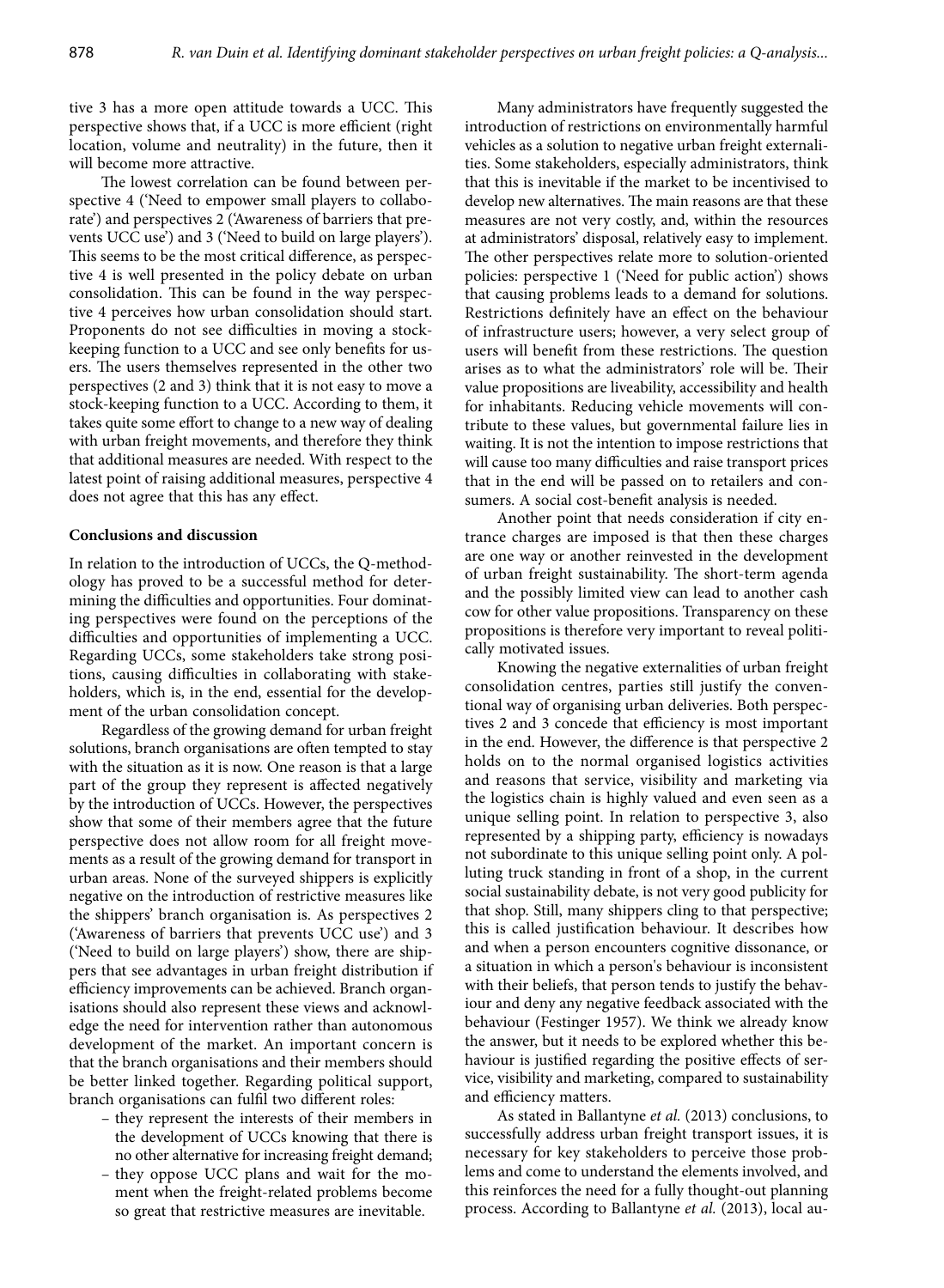thorities need to improve their understanding of urban freight transport within their sphere of influence, and this will lead to a more positive impact on day-to-day urban freight transport. In their study, Bjerkan *et al.* (2014) stated that they used explicit documentation of stakeholder perceptions relating to measures in urban freight transport. They referred to the findings of other studies that identified the conformity of stakeholder perceptions across borders and suggested certain commonalities in urban distribution chains otherwise characterised by coincidental organisation and ad-hoc management.

In our study, we clearly found significant variance among the perceptions rather than conformity in stakeholder perceptions. The use of Q-methodology has contributed to very interesting results. On the one hand, presumptions like differences between branch organisations and their members, and differences in views on restrictive measures, are confirmed without the use of hypothetical directions that steer the research in a specific direction. On the other hand, surprising elements are also revealed, like large-volume producers' willingness to participate in UCCs to make these a viable alternative, without imposing mandatory measures. This shows that Q-methodology is not only a useful method to elicit perspectives on social topics, but also applicable to more socio-technical problems where insight into perspectives gives rise to insight into difficulties of stakeholder participation.

As a discussion, this paper ends by addressing a critical remark made by one the reviewers on the application of the Q-methodology that the 57 statements show some sloppiness (in formulation), reiterations, biasness, vague logic and lack of relevance (for many stakeholders). In our opinion, the criticism is well-founded with respect to the formulation of the statements. However, the formulation comes straight from each interviewee's mouth. To avoid interference by the researcher, the statements are stated as they were formulated. The relevance for stakeholders is identified during the ranking interviews. If a statement is irrelevant, a score of zero is given, and in the analysis it is not a distinguishing factor for the specific actor. A critical comment is also given on the number of statements to be ranked. According to Brown (1980), a maximum of 60 statements is manageable. The ranking processes were supported and supervised by research assistants to check whether each statement was ranked seriously. In our experience, the strength of the Q-method clarifies the discourse on the sloppy perceptions of the stakeholders involved in a very efficient way and allows the identification of the most distinguishing perceptions. This supports our understanding of why and when new urban freight logistics concepts will or will not work.

#### **References**

Akhtar-Danesh, N.; Baumann, A.; Cordingley, L. 2008. Q-methodology in nursing research: a promising method for the study of subjectivity, *Western Journal of Nursing Research* 30(6): 759–773. <https://doi.org/10.1177/0193945907312979>

Allen, J.; Thorne, G.; Browne, M. 2007. *Good Practice Guide on Urban Freight Transport. BEST Urban Freight Solutions (BESTUFS)*. Rijswijk, Netherlands. 84 p. Available from Internet: [http://www.bestufs.net/download/BESTUFS\\_II/](http://www.bestufs.net/download/BESTUFS_II/good_practice/English_BESTUFS_Guide.pdf) [good\\_practice/English\\_BESTUFS\\_Guide.pdf](http://www.bestufs.net/download/BESTUFS_II/good_practice/English_BESTUFS_Guide.pdf) 

- Anand, N.; Meijer, D.; Van Duin, J. H. R.; Tavasszy, L.; Meijer, S. 2016. Validation of an agent based model using a participatory simulation gaming approach: the case of city logistics, *Transportation Research Part C: Emerging Technologies* 71: 489–499. <https://doi.org/10.1016/j.trc.2016.08.002>
- Ballantyne, E. E. F.; Lindholm, M.; Whiteing, A. 2013. A comparative study of urban freight transport planning: addressing stakeholder needs, *Journal of Transport Geography* 32: 93–101. <https://doi.org/10.1016/j.jtrangeo.2013.08.013>
- Bjerkan, K. Y.; Sund, A. B.; Nordtømme, M. E. 2014. Stakeholder responses to measures green and efficient urban freight, *Research in Transportation Business* & *Management* 11: 32–42. <https://doi.org/10.1016/j.rtbm.2014.05.001>
- Bots, P. W. G.; Van Twist, M. J. W.; Van Duin, J. H. R. 2000. Automatic pattern detection in stakeholder networks, in *Proceedings of the 33rd Annual Hawaii International Conference on System Sciences*, 2000, 7 January 2000, Maui, HI, US, 1–14. <https://doi.org/10.1109/HICSS.2000.926658>
- Brown, S. R. 1980. *Political Subjectivity: Applications of Q Methodology in Political Science.* Yale University Press. 358 p.
- Brown, S. R. 1993. A primer on Q methodology, *Operant Subjectivity* 16(3/4): 91–138. <https://doi.org/10.15133/j.os.1993.002>
- Brown, S. R.; Durning, D. W.; Selden, S. 1999. Q methodology, in G. J. Miller, M. L. Whicker (Eds.). *Handbook of Research Methods in Public Administration*, 599–638.
- Browne, M.; Sweet, M.; Woodburn, A.; Allen, J. 2005. *Urban Freight Consolidation Centres:* Final Report. Project Report. Transport Studies Group, University of Westminster for the Department for Transport, London, UK. 191 p.
- Cuppen, E.; Breukers, S.; Hisschemöller, M.; Bergsma, E. 2010. Q methodology to select participants for a stakeholder dialogue on energy options from biomass in the Netherlands, *Ecological Economics* 69(3): 579–591. <https://doi.org/10.1016/j.ecolecon.2009.09.005>
- Dablanc, L. 2007. Goods transport in large European cities: difficult to organize, difficult to modernize, *Transportation Research Part A: Policy and Practice* 41(3): 280–285. <https://doi.org/10.1016/j.tra.2006.05.005>
- De Bruijn, H.; Herder, P. M. 2009. System and actor perspectives on sociotechnical systems, *IEEE Transactions on Systems, Man, and Cybernetics – Part A: Systems and Humans* 39(5): 981–992.

<https://doi.org/10.1109/TSMCA.2009.2025452>

- Donner, J. C. 2001. Using Q sorts in participatory processes: an introduction to the methodology, *Social Development Papers* 36 (Social Analysis: Selected Tools and Techniques), 24–49.
- Ellis, G.; Barry, J.; Robinson, C. 2007. Many ways to say 'no', different ways to say 'yes': applying Q-methodology to understand public acceptance of wind farm proposals, *Journal of Environmental Planning and Management* 50(4): 517–551. <https://doi.org/10.1080/09640560701402075>
- Festinger, L. 1957. *A Theory of Cognitive Dissonance.* Stanford University Press. 291 p.
- Focht, W. 2002. Assessment and management of policy conflict in the Illinois river watershed in Oklahoma: an application of Q methodology, *International Journal of Public Administration* 25(11): 1311–1349. <https://doi.org/10.1081/PAD-120013349>